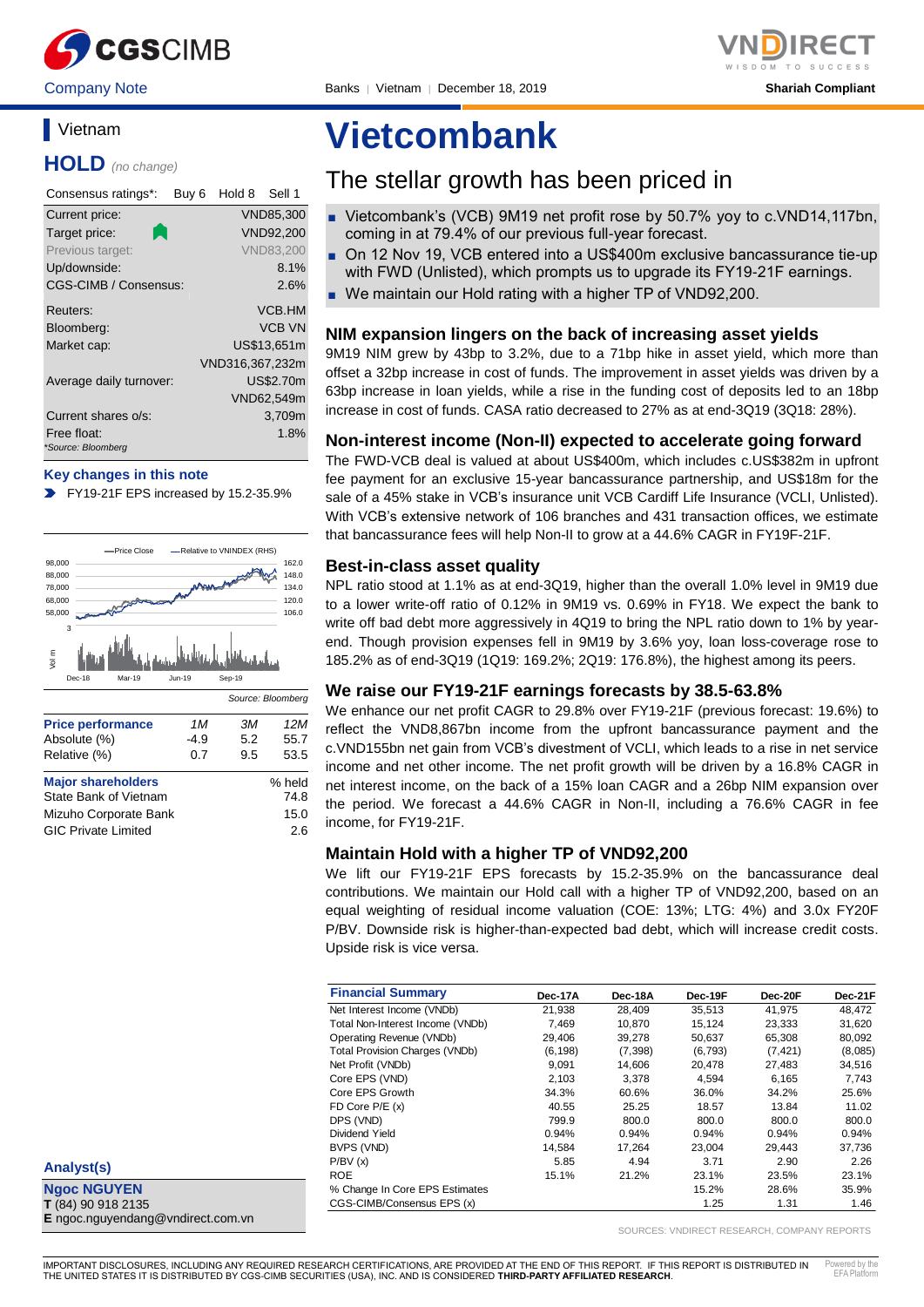



# The stellar growth has been priced in

**9M19 performance beat our expectation thanks to higher FX income and lower provision expenses** 

| Figure 1: Results comparison (VND bn, unless otherwise noted) |        |       |        |        |          |        |        |         |                                                   |                                                                                                                              |
|---------------------------------------------------------------|--------|-------|--------|--------|----------|--------|--------|---------|---------------------------------------------------|------------------------------------------------------------------------------------------------------------------------------|
| <b>Profit &amp; Loss statement</b>                            | 3Q19   | 3Q18  | yoy%   | 2Q19   | qoq%     | 9M19   | 9M18   | yoy%    | % of<br><b>VNDIRECT</b><br>FY19F old<br>forecasts | <b>Comments</b>                                                                                                              |
| Net interest income                                           | 8,859  | 7,432 | 19.2%  | 8,580  | 3.3%     | 25,938 | 20,429 | 27.0%   | 74.8%                                             | In line with our forecast                                                                                                    |
| Non-interest income                                           | 3,135  | 1,983 | 58.1%  | 2,724  | 15.1%    | 9,128  | 8,169  | 11.7%   | 77.4%                                             | Higher than our forecast thanks to better-than-<br>expected income from FX.                                                  |
| Operating revenue                                             | 11,995 | 9,414 | 27.4%  | 11,303 | 6.1%     | 35,066 | 28,598 | 22.6%   | 75.4%                                             |                                                                                                                              |
| Operation expenses                                            | 4,182  | 3,986 | 4.9%   | 4,067  | 2.8%     | 12,633 | 11,917 | 6.0%    | 73.4%                                             |                                                                                                                              |
| Pre-provision profit                                          | 7,812  | 5,429 | 43.9%  | 7,236  | 8.0%     | 22,432 | 16,681 | 34.5%   | 76.6%                                             |                                                                                                                              |
| Provision expenses                                            | 1,503  | 1,762 | -14.7% | 1,811  | $-17.0%$ | 4,819  | 4,998  | $-3.6%$ | 68.2%                                             | Below our forecast as NPL was well controlled,<br>hence actual credit cost (0.9%) was lower than our<br>forecast $(1.1\%)$ . |
| Pre-tax profit                                                | 6,309  | 3,666 | 72.1%  | 5,425  | 16.3%    | 17,613 | 11,683 | 50.8%   | 79.2%                                             |                                                                                                                              |
| Net profit                                                    | 5,048  | 2,935 | 72.0%  | 4,361  | 15.8%    | 14,117 | 9,365  | 50.7%   | 79.4%                                             | Higher than our forecast.<br>SOURCES: VNDIRECT RESEARCH, COMPANY REPORTS                                                     |

| Figure 2: VCB's key ratios by quarter               |             |             |        |                                             |             |        |        |  |  |  |
|-----------------------------------------------------|-------------|-------------|--------|---------------------------------------------|-------------|--------|--------|--|--|--|
| <b>Key ratios</b>                                   | <b>1Q18</b> | <b>2Q18</b> | 3Q18   | 4Q18                                        | <b>1Q19</b> | 2Q19   | 3Q19   |  |  |  |
| Net interest income/Total operating income<br>(TOI) | 62.4%       | 73.4%       | 78.9%  | 74.7%                                       | 72.2%       | 75.9%  | 73.9%  |  |  |  |
| Non-interest income/TOI                             | 37.6%       | 26.6%       | 21.1%  | 25.3%                                       | 27.8%       | 24.1%  | 26.1%  |  |  |  |
| NIM (trailing 12m)                                  | 2.6%        | 2.7%        | 2.8%   | 2.8%                                        | 3.0%        | 3.2%   | 3.2%   |  |  |  |
| Cost-to-income ratio (CIR)                          | 41.0%       | 41.3%       | 41.7%  | 34.7%                                       | 37.3%       | 36.6%  | 34.9%  |  |  |  |
| Non-performing loan ratio                           | 1.4%        | 1.2%        | 1.2%   | 1.0%                                        | 1.0%        | 1.0%   | 1.1%   |  |  |  |
| Loan-loss-reserves (LLR)                            | 121.4%      | 140.6%      | 155.5% | 165.4%                                      | 169.2%      | 177.5% | 185.2% |  |  |  |
| Credit cost (annualised)                            | 1.1%        | 1.1%        | 1.1%   | 1.3%                                        | 0.9%        | 1.0%   | 0.9%   |  |  |  |
| ROAA (trailing 12m)                                 | 1.2%        | 1.2%        | 1.3%   | 1.4%                                        | 1.5%        | 1.6%   | 1.8%   |  |  |  |
| ROAE (trailing 12m)                                 | 19.5%       | 20.5%       | 20.9%  | 25.5%                                       | 24.5%       | 25.4%  | 27.1%  |  |  |  |
|                                                     |             |             |        | SOURCES: VNDIRECT RESEARCH, COMPANY REPORTS |             |        |        |  |  |  |

### **Earnings revision**

| Profit & Loss statement                                      | 3Q19   |               | 3Q18 yoy%     | 2Q19              | qoq%                     | 9M19                       | 9M18                                       | yoy%    | FY19F old<br>forecasts                                                                                                                                                                                                                                                                  |             |                           |                                                                                                      | <b>Comments</b>      |             |             |
|--------------------------------------------------------------|--------|---------------|---------------|-------------------|--------------------------|----------------------------|--------------------------------------------|---------|-----------------------------------------------------------------------------------------------------------------------------------------------------------------------------------------------------------------------------------------------------------------------------------------|-------------|---------------------------|------------------------------------------------------------------------------------------------------|----------------------|-------------|-------------|
| Net interest income                                          | 8,859  | 7,432         | 19.2%         | 8,580             | 3.3%                     | 25,938                     | 20,429                                     | 27.0%   | 74.8%                                                                                                                                                                                                                                                                                   |             | In line with our forecast |                                                                                                      |                      |             |             |
| Non-interest income                                          | 3,135  | 1,983         | 58.1%         | 2,724             | 15.1%                    | 9,128                      | 8,169                                      | 11.7%   | 77.4%                                                                                                                                                                                                                                                                                   |             |                           | Higher than our forecast thanks to better-than-<br>expected income from FX.                          |                      |             |             |
| Operating revenue                                            | 11,995 | 9,414         | 27.4%         | 11,303            | 6.1%                     | 35,066                     | 28,598                                     | 22.6%   | 75.4%                                                                                                                                                                                                                                                                                   |             |                           |                                                                                                      |                      |             |             |
| Operation expenses                                           | 4,182  | 3,986         | 4.9%          | 4,067             | 2.8%                     | 12,633                     | 11,917                                     | 6.0%    | 73.4%                                                                                                                                                                                                                                                                                   |             |                           |                                                                                                      |                      |             |             |
| Pre-provision profit                                         | 7,812  | 5,429         | 43.9%         | 7,236             | 8.0%                     | 22,432                     | 16,681                                     | 34.5%   | 76.6%                                                                                                                                                                                                                                                                                   |             |                           |                                                                                                      |                      |             |             |
| Provision expenses                                           | 1,503  |               | 1,762 - 14.7% | 1,811             | $-17.0%$                 | 4,819                      | 4,998                                      | $-3.6%$ | 68.2%                                                                                                                                                                                                                                                                                   |             | forecast $(1.1\%)$ .      | Below our forecast as NPL was well controlled.<br>hence actual credit cost (0.9%) was lower than our |                      |             |             |
| Pre-tax profit                                               | 6,309  | 3,666         | 72.1%         | 5,425             | 16.3%                    | 17,613                     | 11,683                                     | 50.8%   | 79.2%                                                                                                                                                                                                                                                                                   |             |                           |                                                                                                      |                      |             |             |
| Net profit                                                   | 5,048  | 2,935         | 72.0%         | 4,361             | 15.8%                    | 14,117                     | 9,365                                      | 50.7%   | 79.4%                                                                                                                                                                                                                                                                                   |             |                           | Higher than our forecast.<br>SOURCES: VNDIRECT RESEARCH, COMPANY REPORTS                             |                      |             |             |
|                                                              |        |               |               |                   |                          |                            | Figure 2: VCB's key ratios by quarter      |         |                                                                                                                                                                                                                                                                                         |             |                           |                                                                                                      |                      |             |             |
|                                                              |        |               |               | <b>Key ratios</b> |                          |                            |                                            |         | <b>1Q18</b>                                                                                                                                                                                                                                                                             | <b>2Q18</b> | 3Q18                      | 4Q18                                                                                                 | <b>1Q19</b>          | <b>2Q19</b> | <b>3Q19</b> |
|                                                              |        |               |               | (TOI)             |                          |                            | Net interest income/Total operating income |         | 62.4%                                                                                                                                                                                                                                                                                   | 73.4%       | 78.9%                     | 74.7%                                                                                                | 72.2%                | 75.9%       | 73.9%       |
|                                                              |        |               |               |                   | Non-interest income/TOI  |                            |                                            |         | 37.6%                                                                                                                                                                                                                                                                                   | 26.6%       | 21.1%                     | 25.3%                                                                                                | 27.8%                | 24.1%       | 26.1%       |
|                                                              |        |               |               |                   | NIM (trailing 12m)       |                            |                                            |         | 2.6%                                                                                                                                                                                                                                                                                    | 2.7%        | 2.8%                      | 2.8%                                                                                                 | 3.0%                 | 3.2%        | 3.2%        |
|                                                              |        |               |               |                   |                          | Cost-to-income ratio (CIR) |                                            |         | 41.0%                                                                                                                                                                                                                                                                                   | 41.3%       | 41.7%                     | 34.7%                                                                                                | 37.3%                | 36.6%       | 34.9%       |
|                                                              |        |               |               |                   |                          | Non-performing loan ratio  |                                            |         | 1.4%                                                                                                                                                                                                                                                                                    | 1.2%        | 1.2%                      | 1.0%                                                                                                 | 1.0%                 | 1.0%        | 1.1%        |
|                                                              |        |               |               |                   |                          | Loan-loss-reserves (LLR)   |                                            |         | 121.4%                                                                                                                                                                                                                                                                                  |             | 140.6% 155.5%             |                                                                                                      | 165.4% 169.2% 177.5% |             | 185.2%      |
|                                                              |        |               |               |                   | Credit cost (annualised) |                            |                                            |         | 1.1%                                                                                                                                                                                                                                                                                    | 1.1%        | 1.1%                      | 1.3%                                                                                                 | 0.9%                 | 1.0%        | 0.9%        |
|                                                              |        |               |               |                   | ROAA (trailing 12m)      |                            |                                            |         | 1.2%                                                                                                                                                                                                                                                                                    | 1.2%        | 1.3%                      | 1.4%                                                                                                 | 1.5%                 | 1.6%        | 1.8%        |
|                                                              |        |               |               |                   | ROAE (trailing 12m)      |                            |                                            |         | 19.5%                                                                                                                                                                                                                                                                                   | 20.5%       | 20.9%                     | 25.5%                                                                                                | 24.5%                | 25.4%       | 27.1%       |
|                                                              |        |               |               |                   |                          |                            |                                            |         |                                                                                                                                                                                                                                                                                         |             |                           | SOURCES: VNDIRECT RESEARCH, COMPANY REPORTS                                                          |                      |             |             |
|                                                              |        |               |               |                   |                          |                            | <b>Earnings revision &gt;</b>              |         |                                                                                                                                                                                                                                                                                         |             |                           |                                                                                                      |                      |             |             |
| Figure 3: Earnings revision (VND bn, unless otherwise noted) |        |               |               |                   |                          |                            |                                            |         |                                                                                                                                                                                                                                                                                         |             |                           |                                                                                                      |                      |             |             |
|                                                              |        | Old forecasts |               |                   | <b>New forecasts</b>     |                            | Change                                     |         |                                                                                                                                                                                                                                                                                         |             |                           | Comments                                                                                             |                      |             |             |
| Profit & Loss statement                                      |        | FY19F         | FY20F         | FY19F             |                          | FY20F                      | FY19F                                      | FY20F   |                                                                                                                                                                                                                                                                                         |             |                           |                                                                                                      |                      |             |             |
| Net Interest Income                                          |        | 34,698        | 41,927        | 35,513            |                          | 41,975                     | 2.4%                                       |         | 0.1% The NIM assumptions are slightly changed                                                                                                                                                                                                                                           |             |                           |                                                                                                      |                      |             |             |
| Non-Interest Income                                          |        | 11,796        | 13,268        | 15,124            |                          | 23,333                     | 28.2%                                      |         | We increase our non-II forecast for FY19-20F as we raise our non-II<br>forecast for FY19-20F as: 1) Besides the upfont payment, service<br>75.9% income will also increase by 12-15.4% in FY20-21F due to the<br>bancassurance fee contribution; 2) other income will register a profit |             |                           |                                                                                                      |                      |             |             |
| Operating revenue                                            |        | 46,494        | 55,194        | 50,637            |                          | 65,308                     | 8.9%                                       | 18.3%   | of c.US\$6.7m for the sale of its VCLI stake in FY19.                                                                                                                                                                                                                                   |             |                           |                                                                                                      |                      |             |             |
| Operating expenses                                           |        | (17, 203)     | (20, 422)     | (18, 229)         |                          | (23, 511)                  | 6.0%                                       | 15.1%   |                                                                                                                                                                                                                                                                                         |             |                           |                                                                                                      |                      |             |             |
| Pre-provision profit                                         |        | 29,291        | 34,772        | 32,408            |                          | 41,797                     | 10.6%                                      | 20.2%   |                                                                                                                                                                                                                                                                                         |             |                           |                                                                                                      |                      |             |             |
| Provision expenses                                           |        | (7,064)       | (8,046)       | (6, 793)          |                          | (7, 421)                   | $-3.8%$                                    | $-7.8%$ |                                                                                                                                                                                                                                                                                         |             |                           |                                                                                                      |                      |             |             |
| Pre-tax profit                                               |        | 22,227        | 26,727        | 25,615            |                          | 34,376                     | 15.2%                                      | 28.6%   |                                                                                                                                                                                                                                                                                         |             |                           |                                                                                                      |                      |             |             |
| Net profit                                                   |        | 17,769        | 21,367        | 20,478            |                          | 27,483                     | 15.2%                                      | 28.6%   | Higher forecasted net profit for FY19-20F on higher operating income<br>due to bancassurance deal and CIR improvement projections.                                                                                                                                                      |             |                           |                                                                                                      |                      |             |             |
| No. of shares outstanding (m)                                |        | 3,709         | 3,709         | 3,709             |                          | 3,709                      | 0.0%                                       | 0.0%    |                                                                                                                                                                                                                                                                                         |             |                           |                                                                                                      |                      |             |             |
| EPS (VND/share)                                              |        | 3,986         | 4,793         | 4,594             |                          | 6,165                      | 15.2%                                      | 28.6%   |                                                                                                                                                                                                                                                                                         |             |                           |                                                                                                      |                      |             |             |
|                                                              |        |               |               |                   |                          |                            |                                            |         |                                                                                                                                                                                                                                                                                         |             |                           | SOURCES: VNDIRECT RESEARCH, COMPANY REPORTS                                                          |                      |             |             |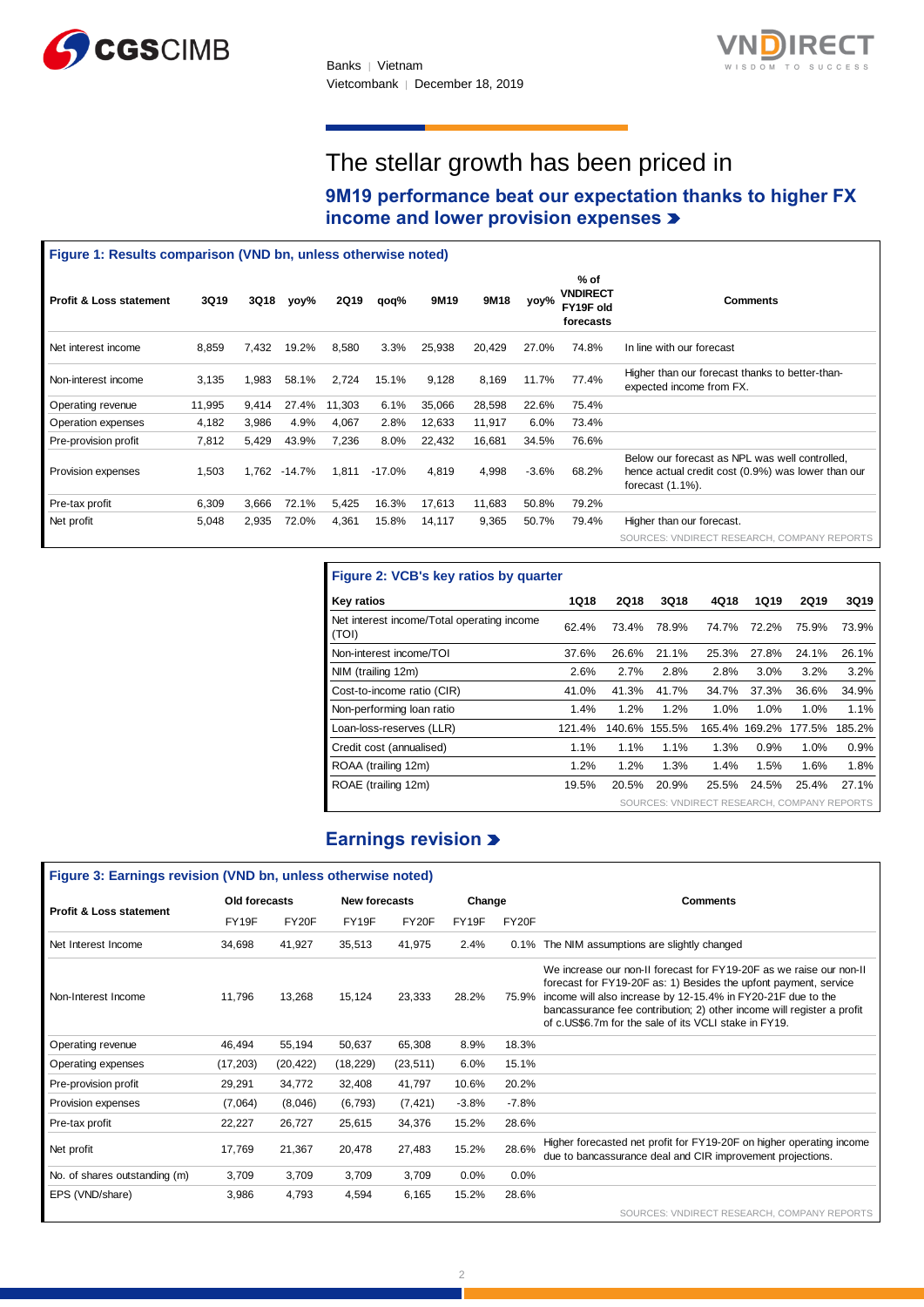



Banks │ Vietnam Vietcombank │ December 18, 2019

#### **Where we differ from consensus**

Our FY19-21F EPS is 25-46% higher than consensus as our forecasts have factored in incomes of VND8,867bn (c.US\$382m) from the upfront bancassurance payment and c.VND155bn (US\$6.7m) in net gain from VCB's divestment of VCLI. We estimate that in the upfront bancassurance payment of VND8,867bn (c.US\$382m), about VND2,956bn will be booked in 4Q19F, VND4,434bn in FY20F, and VND1,478bn in FY21F.

### **Maintain Hold with a higher TP of VND92,200**

The bank's share price has rallied by 64.9% since the beginning of 2019. The stock currently trades at 3.9x FY19F P/BV, vs. its 5-year average of 2.7x P/BV. We maintain Hold as we believe any positives have been priced in already. We decrease our COE from 14.5% to 13% to reflect lower government bond yields. Our target price is increased to VND92,200 (previously VND83,200), still based on an equal weighting of residual income valuation (COE: 13%; LTG: 4%) and 3.0x FY20F P/BV.

#### **Figure 4: Our target price calculation**

| Approach                           | Weight |        | Fair value (VND/share) Contribution (VND/share) |
|------------------------------------|--------|--------|-------------------------------------------------|
| Residual income                    | 50%    | 96.103 | 48,051                                          |
| P/BV multiple (at 3.0x FY20F BVPS) | 50%    | 88.330 | 44,165                                          |
|                                    |        |        |                                                 |
| Target price (VND/share)           |        |        | 92.216                                          |
| Target price (VND/share, rounded)  |        |        | 92,200                                          |
|                                    |        |        | SOURCES: VNDIRECT RESEARCH, COMPANY REPORTS     |

#### **Figure 5: Key assumptions of residual income valuation, based on our estimates**

| <b>Assumptions</b>                   | 2019F   | 2020F | 2021F                                        | 2022F | 2023F |
|--------------------------------------|---------|-------|----------------------------------------------|-------|-------|
| Risk free rate                       | 4.0%    | 4.0%  | 4.0%                                         | 4.0%  | 4.0%  |
| Equity risk premium                  | 10.0%   | 10.0% | 10.0%                                        | 10.0% | 10.0% |
| Beta                                 | 0.9     | 0.9   | 0.9                                          | 0.9   | 0.9   |
| Cost of equity                       | 13.0%   | 13.0% | 13.0%                                        | 13.0% | 13.0% |
| Long-term growth rate                |         |       |                                              |       | 4.0%  |
| (In VND bn, otherwise noted)         |         |       |                                              |       |       |
| Opening shareholders' equity         | 62,110  |       |                                              |       |       |
| PV of residual income (5 years)      | 53,718  |       |                                              |       |       |
| PV of terminal value                 | 240.604 |       |                                              |       |       |
| Implied EV                           | 356.433 |       |                                              |       |       |
| No. of outstanding shares (m shares) | 3,709   |       |                                              |       |       |
| Implied value per share (VND/share)  | 96,103  |       |                                              |       |       |
|                                      |         |       | COUDCES: VAINIBECT BECEABOU, COMBANY BEBORTS |       |       |

#### SOURCES: VNDIRECT RESEARCH, COMPANY REPORTS

#### **Figure 6: Regional peer comparison**

|                                      |                         | Approach       |                                                                                |               |               | Weight  |       |        |             | Fair value (VND/share) Contribution (VND/share) |                                  |        |
|--------------------------------------|-------------------------|----------------|--------------------------------------------------------------------------------|---------------|---------------|---------|-------|--------|-------------|-------------------------------------------------|----------------------------------|--------|
|                                      |                         |                | Residual income                                                                |               |               | 50%     |       |        | 96,103      |                                                 |                                  | 48,051 |
|                                      |                         |                | P/BV multiple (at 3.0x FY20F BVPS)                                             |               |               | 50%     |       |        | 88,330      |                                                 |                                  | 44,165 |
|                                      |                         |                |                                                                                |               |               |         |       |        |             |                                                 |                                  |        |
|                                      |                         |                | Target price (VND/share)                                                       |               |               |         |       |        |             |                                                 |                                  | 92,216 |
|                                      |                         |                | Target price (VND/share, rounded)                                              |               |               |         |       |        |             |                                                 |                                  | 92,200 |
|                                      |                         |                |                                                                                |               |               |         |       |        |             | SOURCES: VNDIRECT RESEARCH, COMPANY REPORTS     |                                  |        |
|                                      |                         |                |                                                                                |               |               |         |       |        |             |                                                 |                                  |        |
|                                      |                         |                | Figure 5: Key assumptions of residual income valuation, based on our estimates |               |               |         |       |        |             |                                                 |                                  |        |
|                                      |                         |                |                                                                                |               |               |         |       |        |             |                                                 |                                  |        |
|                                      |                         |                | <b>Assumptions</b>                                                             |               |               | 2019F   |       | 2020F  |             | 2021F                                           | 2022F                            | 2023F  |
|                                      |                         | Risk free rate |                                                                                |               |               | 4.0%    |       | 4.0%   |             | 4.0%                                            | 4.0%                             | 4.0%   |
|                                      |                         |                | Equity risk premium                                                            |               |               | 10.0%   |       | 10.0%  |             | 10.0%                                           | 10.0%                            | 10.0%  |
|                                      |                         | Beta           |                                                                                |               |               | 0.9     |       | 0.9    |             | 0.9                                             | 0.9                              | 0.9    |
|                                      |                         |                | Cost of equity                                                                 |               |               | 13.0%   |       | 13.0%  |             | 13.0%                                           | 13.0%                            | 13.0%  |
|                                      |                         |                | Long-term growth rate                                                          |               |               |         |       |        |             |                                                 |                                  | 4.0%   |
|                                      |                         |                | (In VND bn, otherwise noted)                                                   |               |               |         |       |        |             |                                                 |                                  |        |
|                                      |                         |                | Opening shareholders' equity                                                   |               |               | 62,110  |       |        |             |                                                 |                                  |        |
|                                      |                         |                | PV of residual income (5 years)                                                |               |               | 53,718  |       |        |             |                                                 |                                  |        |
|                                      |                         |                | PV of terminal value                                                           |               |               | 240,604 |       |        |             |                                                 |                                  |        |
|                                      |                         | Implied EV     |                                                                                |               |               | 356,433 |       |        |             |                                                 |                                  |        |
|                                      |                         |                | No. of outstanding shares (m shares)                                           |               |               | 3,709   |       |        |             |                                                 |                                  |        |
|                                      |                         |                | Implied value per share (VND/share)                                            |               |               | 96,103  |       |        |             |                                                 |                                  |        |
|                                      |                         |                |                                                                                |               |               |         |       |        |             |                                                 |                                  |        |
|                                      |                         |                |                                                                                |               |               |         |       |        |             |                                                 |                                  |        |
|                                      |                         |                |                                                                                |               |               |         |       |        |             | SOURCES: VNDIRECT RESEARCH, COMPANY REPORTS     |                                  |        |
|                                      |                         |                |                                                                                |               |               |         |       |        |             |                                                 |                                  |        |
|                                      |                         |                |                                                                                |               |               |         |       |        |             |                                                 |                                  |        |
| Figure 6: Regional peer comparison   |                         |                |                                                                                |               |               |         |       |        |             |                                                 |                                  |        |
|                                      |                         |                |                                                                                |               |               |         |       |        |             | $3 - yr$                                        |                                  |        |
| <b>Banks</b>                         | <b>Bloomberg Recomm</b> |                | Closing                                                                        | <b>Target</b> | <b>Market</b> | P/BV(x) |       | P/E(x) |             | Forward                                         | <b>ROE (%)</b>                   |        |
|                                      |                         | Code endation  | price                                                                          | price         | cap           |         |       |        |             | <b>CAGR EPS</b>                                 |                                  |        |
|                                      |                         |                | (local curr.) (local curr.)                                                    |               | (US\$m)       | FY19F   | FY20F |        | FY19F FY20F | %                                               | FY19F                            | FY20F  |
| <b>HDFC Bank</b>                     | <b>HDFCB IN</b>         | <b>ADD</b>     | 1,272                                                                          | 1,450         | 97,298        | 3.4     | 3.6   | 20.0   | 17.5        | $-1.6%$                                         | 16.5%                            | 17.9%  |
| <b>Bank Central Asia</b>             | <b>BBCA IJ</b>          | <b>ADD</b>     | 32,100                                                                         | 34,700        | 56,072        | 4.6     | 4.0   | 24.1   | 21.2        | 12.8%                                           | 17.7%                            | 17.8%  |
| Bank Rakyat Indonesia                | <b>BBRI IJ</b>          | <b>HOLD</b>    | 4,350                                                                          | 4,200         | 38,015        | 2.6     | 2.4   | 13.8   | 12.3        | 10.5%                                           | 17.8%                            | 18.0%  |
| <b>ICICI Bank</b>                    | <b>ICICIBC IN</b>       | <b>ADD</b>     | 540                                                                            | 560           | 48,750        | 48,750  | 2.7   | 20.5   | 17.0        | 89.8%                                           | 10.1%                            | 14.1%  |
| <b>Bank Mandiri</b>                  | <b>BMRI IJ</b>          | <b>ADD</b>     | 7,350                                                                          | 8,400         | 24,302        | 1,029   | 1.8   | 11.0   | 9.6         | 12.7%                                           | 15.1%                            | 16.9%  |
| Public Bank Bhd                      | PBK MK                  | <b>ADD</b>     | 19                                                                             | 23            | 1,029         | 1.7     | 1.6   | 12.9   | 12.3        | 2.0%                                            | 13.0%                            | 12.6%  |
| <b>Indusind Bank</b>                 | <b>IIB IN</b>           | <b>ADD</b>     | 1,492                                                                          | 1,800         | 14,441        | 2.9     | 2.5   | 14.0   | 11.1        | 37.2%                                           | 17.7%                            | 19.4%  |
| Techcombank                          | <b>TCB VN</b>           | <b>ADD</b>     | 22,750                                                                         | 27,400        | 3,435         | 1.3     | 1.1   | 7.5    | 6.3         | 14.6%                                           | 16.5%                            | 16.1%  |
| Military Commercial Joint Stock Bank | MBB VN                  | <b>ADD</b>     | 21,050                                                                         | 34,300        | 2,112         | 1.3     | 1.1   | 5.3    | 4.5         | 21.3%                                           | 20.5%                            | 20.3%  |
| Vietnam Prosperity JSC Bank          | <b>VPB VN</b>           | <b>ADD</b>     | 19,300                                                                         | 21,200        | 3,435         | 1.1     | 1.1   | 5.4    | 4.6         | 15.7%                                           | 24.3%                            | 22.9%  |
| Asia Commercial Joint Stock Bank     | <b>ACB VN</b>           | <b>ADD</b>     | 22,800                                                                         | 30,400        | 1,629         | 1.4     | 1.1   | 5.4    | 4.6         | 15.7%                                           | 24.3%                            | 22.9%  |
| A verage                             |                         |                |                                                                                |               |               | 2.3     | 2.1   | 12.7   | 11.0        | 20.6%                                           | 17.2%                            | 17.8%  |
| <b>Vietcombank</b>                   | <b>VCB VN</b>           | <b>HOLD</b>    | 85,300                                                                         | 92,200        | 13,651        | 3.7     | 2.9   | 11.5   | 9.2         | 31.9%                                           | 23.1%<br>PRICE AS OF 18 DEC 2019 | 23.5%  |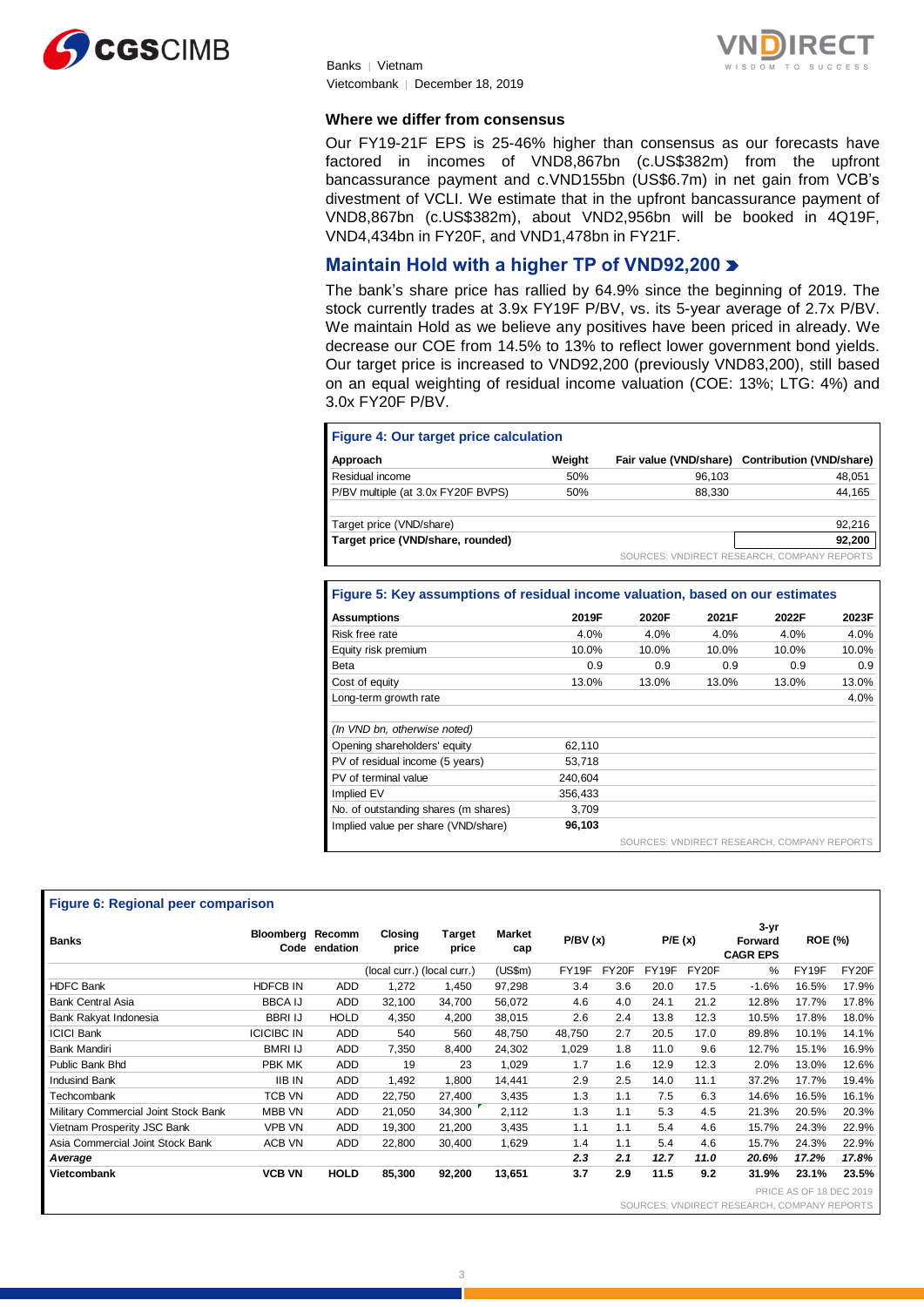

Banks | Vietnam Vietcombank │ December 18, 2019



#### **BY THE NUMBERS**



#### **Profit & Loss**

| (VNDb)                                   | Dec-17A   | Dec-18A   | Dec-19F   | Dec-20F   | Dec-21F   |
|------------------------------------------|-----------|-----------|-----------|-----------|-----------|
| Net Interest Income                      | 21,938    | 28,409    | 35,513    | 41,975    | 48,472    |
| Total Non-Interest Income                | 7,469     | 10,870    | 15,124    | 23,333    | 31,620    |
| <b>Operating Revenue</b>                 | 29,406    | 39,278    | 50,637    | 65,308    | 80,092    |
| <b>Total Non-Interest Expenses</b>       | (11, 866) | (13, 611) | (18, 229) | (23, 511) | (28, 833) |
| <b>Pre-provision Operating Profit</b>    | 17,540    | 25,667    | 32,408    | 41,797    | 51,259    |
| <b>Total Provision Charges</b>           | (6, 198)  | (7,398)   | (6, 793)  | (7, 421)  | (8,085)   |
| <b>Operating Profit After Provisions</b> | 11,341    | 18,269    | 25,615    | 34,376    | 43,174    |
| Pretax Income/(Loss) from Assoc.         | $\Omega$  | $\Omega$  | $\Omega$  | $\Omega$  | $\Omega$  |
| <b>Operating EBIT (incl Associates)</b>  | 11,341    | 18,269    | 25,615    | 34,376    | 43,174    |
| Non-Operating Income/(Expense)           | $\Omega$  | $\Omega$  | $\Omega$  | $\Omega$  | 0         |
| Profit Before Tax (pre-El)               | 11,341    | 18,269    | 25,615    | 34,376    | 43,174    |
| <b>Exceptional Items</b>                 |           |           |           |           |           |
| <b>Pre-tax Profit</b>                    | 11,341    | 18,269    | 25,615    | 34,376    | 43,174    |
| Taxation                                 | (2, 231)  | (3,647)   | (5, 114)  | (6, 863)  | (8,619)   |
| Consolidation Adjustments & Others       |           |           |           |           |           |
| Exceptional Income - post-tax            |           |           |           |           |           |
| <b>Profit After Tax</b>                  | 9,111     | 14,622    | 20,501    | 27,514    | 34,555    |
| Minority Interests                       | (20)      | (16)      | (23)      | (31)      | (39)      |
| Pref. & Special Div                      | $\Omega$  | 0         | $\Omega$  | $\Omega$  | 0         |
| FX And Other Adj.                        | $\Omega$  | $\Omega$  | $\Omega$  | $\Omega$  | $\Omega$  |
| <b>Net Profit</b>                        | 9,091     | 14,606    | 20,478    | 27,483    | 34,516    |
| <b>Recurring Net Profit</b>              | 7.568     | 12,152    | 17,038    | 22,865    | 28,717    |

#### **Balance Sheet Employment**

|                                  | Dec-17A | Dec-18A | Dec-19F | Dec-20F | Dec-21F |
|----------------------------------|---------|---------|---------|---------|---------|
| Gross Loans/Cust Deposits        | 76.7%   | 78.8%   | 80.2%   | 82.3%   | 84.5%   |
| Avg Loans/Avg Deposits           | 77.3%   | 77.8%   | 79.5%   | 81.3%   | 83.5%   |
| Avg Liquid Assets/Avg Assets     | 43.5%   | 42.8%   | 39.1%   | 37.8%   | 36.3%   |
| Avg Liquid Assets/Avg IEAs       | 44.6%   | 43.9%   | 40.0%   | 38.6%   | 37.0%   |
| Net Cust Loans/Assets            | 51.7%   | 57.9%   | 59.2%   | 60.8%   | 62.4%   |
| Net Cust Loans/Broad Deposits    | 67.4%   | 69.1%   | 70.7%   | 73.0%   | 75.4%   |
| Equity & Provns/Gross Cust Loans | 11.1%   | 11.5%   | 13.6%   | 15.1%   | 16.6%   |
| Asset Risk Weighting             | 59.2%   | 67.8%   | 67.4%   | 68.7%   | 69.8%   |
| Provision Charge/Avg Cust Loans  | 1.23%   | 1.26%   | 1.00%   | 0.95%   | 0.90%   |
| Provision Charge/Avg Assets      | 0.68%   | 0.70%   | 0.60%   | 0.58%   | 0.57%   |
| Total Write Offs/Average Assets  | 0.68%   | 0.49%   | 0.30%   | 0.34%   | 0.35%   |

SOURCES: VNDIRECT RESEARCH, COMPANY REPORTS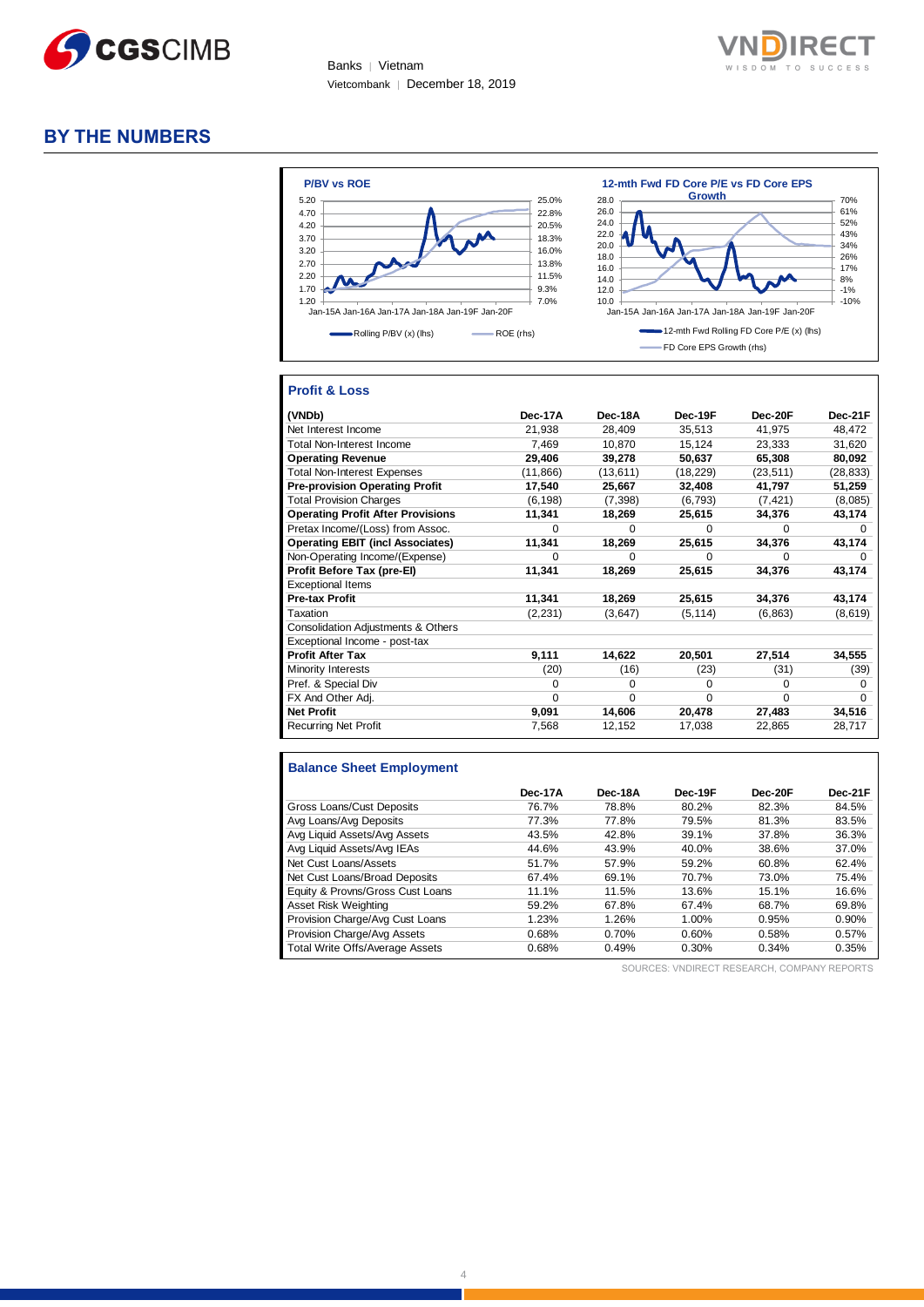

Banks | Vietnam Vietcombank │ December 18, 2019



#### **BY THE NUMBERS… cont'd**

| <b>Balance Sheet</b>                         |           |           |           |           |           |
|----------------------------------------------|-----------|-----------|-----------|-----------|-----------|
| (VNDb)                                       | Dec-17A   | Dec-18A   | Dec-19F   | Dec-20F   | Dec-21F   |
| <b>Total Gross Loans</b>                     | 776,408   | 882,095   | 994,391   | 1,116,775 | 1,256,178 |
| Liquid Assets & Invst. (Current)             | 234.069   | 163.073   | 182,636   | 204.553   | 229,099   |
| Other Int. Earning Assets                    |           |           |           |           |           |
| <b>Total Gross Int. Earning Assets</b>       | 1,010,477 | 1,045,168 | 1,177,027 | 1,321,328 | 1,485,277 |
| <b>Total Provisions/Loan Loss Reserve</b>    | (8, 113)  | (10, 294) | (13,690)  | (16, 814) | (19, 958) |
| <b>Total Net Interest Earning Assets</b>     | 1,002,364 | 1,034,874 | 1,163,337 | 1,304,513 | 1,465,318 |
| Intangible Assets                            | 1.964     | 2.068     | 2.146     | 2.228     | 2.312     |
| Other Non-Interest Earning Assets            | 20.862    | 24.292    | 25,211    | 26,165    | 27.155    |
| <b>Total Non-Interest Earning Assets</b>     | 22,826    | 26,360    | 27,358    | 28,393    | 29,467    |
| <b>Cash And Marketable Securities</b>        | 10,103    | 12,792    | 13,276    | 13,778    | 14,300    |
| Long-term Investments                        | 0         | 0         | $\Omega$  | 0         | 0         |
| <b>Total Assets</b>                          | 1,035,293 | 1.074.027 | 1.203.971 | 1.346.684 | 1,509,085 |
| <b>Customer Interest-Bearing Liabilities</b> | 726,734   | 823,390   | 927.641   | 1,036,812 | 1,159,040 |
| <b>Bank Deposits</b>                         | 66.942    | 76,524    | 80,350    | 84,368    | 88,586    |
| Interest Bearing Liabilities: Others         | 171,408   | 90.711    | 92,525    | 94,376    | 96,263    |
| <b>Total Interest-Bearing Liabilities</b>    | 965.085   | 990.625   | 1.100.517 | 1.215.555 | 1,343,890 |
| <b>Bank's Liabilities Under Acceptances</b>  |           |           |           |           |           |
| Total Non-Interest Bearing Liabilities       | 17,651    | 21.222    | 18,065    | 21,856    | 25,167    |
| <b>Total Liabilities</b>                     | 982,735   | 1,011,847 | 1,118,581 | 1,237,411 | 1,369,057 |
| <b>Shareholders' Equity</b>                  | 52,469    | 62,110    | 85,318    | 109,202   | 139,957   |
| Minority Interests                           | (89)      | (69)      | (71)      | (71)      | (71)      |
| <b>Total Equity</b>                          | 52,379    | 62,041    | 85,247    | 109,130   | 139,886   |

#### **Key Ratios**

|                                          | Dec-17A | Dec-18A | Dec-19F | Dec-20F | Dec-21F |
|------------------------------------------|---------|---------|---------|---------|---------|
| <b>Total Income Growth</b>               | 18.2%   | 33.6%   | 28.9%   | 29.0%   | 22.6%   |
| <b>Operating Profit Growth</b>           | 17.5%   | 46.3%   | 26.3%   | 29.0%   | 22.6%   |
| Pretax Profit Growth                     | 33.1%   | 61.1%   | 40.2%   | 34.2%   | 25.6%   |
| Net Interest To Total Income             | 74.6%   | 72.3%   | 70.1%   | 64.3%   | 60.5%   |
| Cost Of Funds                            | 2.86%   | 2.81%   | 3.04%   | 3.07%   | 3.10%   |
| Return On Interest Earning Assets        | 5.20%   | 5.44%   | 6.06%   | 6.21%   | 6.28%   |
| Net Interest Spread                      | 2.33%   | 2.63%   | 3.02%   | 3.14%   | 3.18%   |
| Net Interest Margin (Avg Deposits)       | 3.38%   | 3.76%   | 4.16%   | 4.37%   | 4.51%   |
| Net Interest Margin (Avg RWA)            | 3.98%   | 4.24%   | 4.61%   | 4.84%   | 4.90%   |
| Provisions to Pre Prov. Operating Profit | 35.3%   | 28.8%   | 21.0%   | 17.8%   | 15.8%   |
| Interest Return On Average Assets        | 2.41%   | 2.69%   | 3.12%   | 3.29%   | 3.39%   |
| <b>Effective Tax Rate</b>                | 19.7%   | 20.0%   | 20.0%   | 20.0%   | 20.0%   |
| Net Dividend Payout Ratio                | 31.7%   | 20.3%   | 14.5%   | 10.8%   | 8.6%    |
| Return On Average Assets                 | 1.00%   | 1.38%   | 1.80%   | 2.15%   | 2.42%   |

#### **Key Drivers**

| Dec-17A | Dec-18A | Dec-19F | Dec-20F | Dec-21F |
|---------|---------|---------|---------|---------|
| 17.9%   | 16.3%   | 15.0%   | 15.0%   | 15.0%   |
| 2.5%    | 2.8%    | 3.2%    | 3.4%    | 3.5%    |
| 17.6%   | 45.5%   | 39.1%   | 54.3%   | 35.5%   |
| 40.4%   | 34.7%   | 36.0%   | 36.0%   | 36.0%   |
| $-3.2%$ | $-3.9%$ | $-4.2%$ | $-4.5%$ | $-4.7%$ |
| 130.7%  | 165.4%  | 193.0%  | 221.5%  | 244.4%  |
| 0.8%    | 0.8%    | 1.0%    | 1.0%    | 1.1%    |
| 8.0%    | 8.2%    | 10.2%   | 11.5%   | 13.0%   |
| 11.6%   | 10.2%   | 11.8%   | 12.7%   | 13.9%   |
| 20.0%   | 13.2%   | 13.0%   | 12.0%   | 12.0%   |
| 75.6%   | 77.5%   | 78.7%   | 80.7%   | 82.8%   |
| 1.1%    | 1.0%    | 1.0%    | 0.9%    | 0.8%    |
| 20.5%   | 34.1%   | 121.9%  | 108.7%  | 49.4%   |
|         |         |         |         |         |

SOURCES: VNDIRECT RESEARCH, COMPANY REPORTS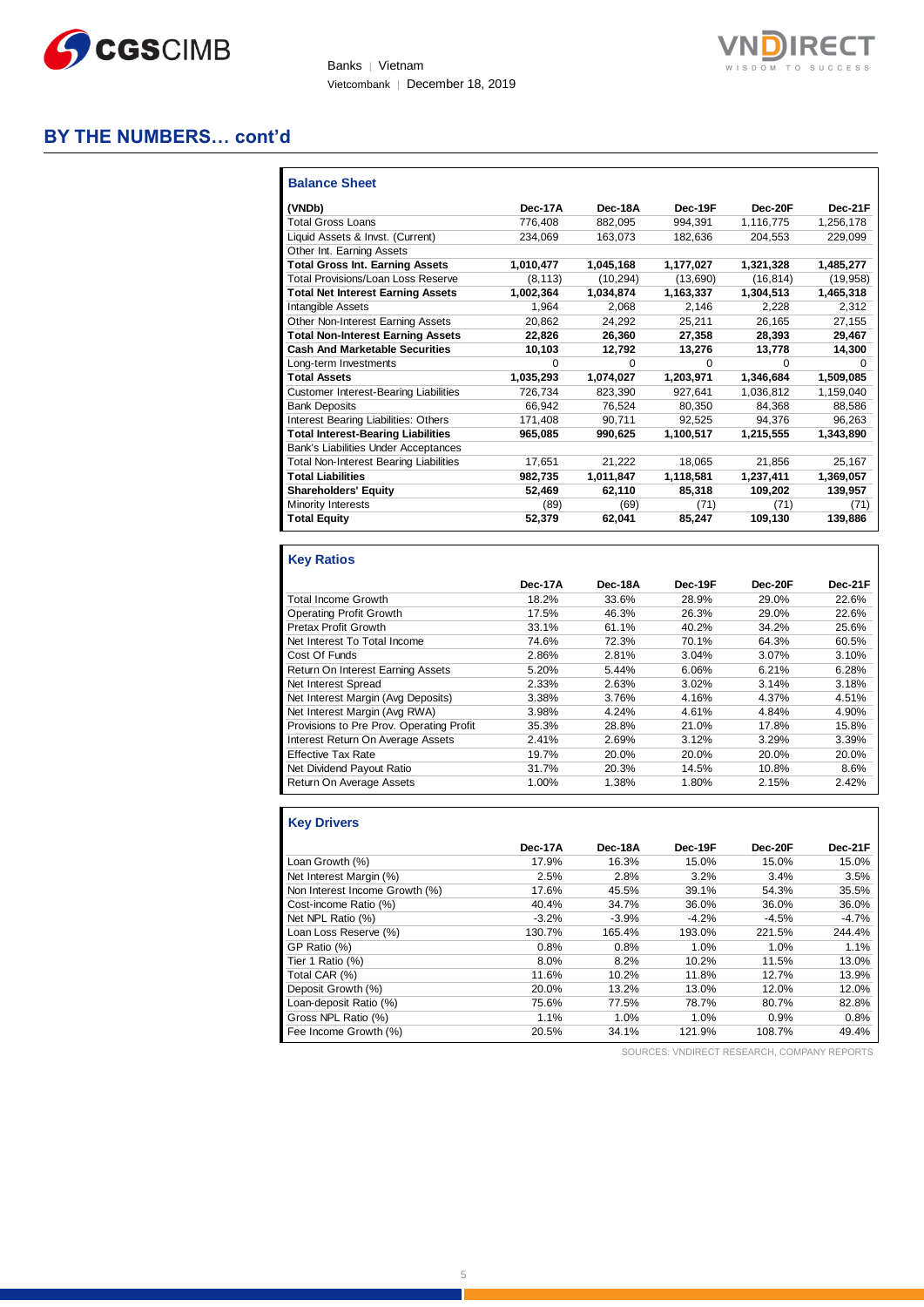



#### **DISCLAIMER**

The content of this report (including the views and opinions expressed therein, and the information comprised therein) has been prepared by and belongs to VNDIRECT Securities Corporation, and is distributed by CGS-CIMB pursuant to an arrangement between VNDIRECT Securities Corporation and CGS-CIMB. VNDIRECT Securities Corporation is not an affiliate of CGS-CIMB.

This report is not directed to, or intended for distribution to or use by, any person or entity who is a citizen or resident of or located in any locality, state, country or other jurisdiction where such distribution, publication, availability or use would be contrary to law or regulation.

By accepting this report, the recipient hereof represents and warrants that he is entitled to receive such report in accordance with the restrictions set forth below and agrees to be bound by the limitations contained herein (including the "Restrictions on Distributions" set out below). Any failure to comply with these limitations may constitute a violation of law. This publication is being supplied to you strictly on the basis that it will remain confidential. No part of this report may be (i) copied, photocopied, duplicated, stored or reproduced in any form by any means or (ii) redistributed or passed on, directly or indirectly, to any other person in whole or in part, for any purpose without the prior written consent of CGS-CIMB.

The information contained in this research report is prepared from data believed to be correct and reliable at the time of issue of this report.

VNDIRECT Securities Corporation may or may not issue regular reports on the subject matter of this report at any frequency and may cease to do so or change the periodicity of reports at any time. Neither VNDIRECT Securities Corporation nor CGS-CIMB is under any obligation to update this report in the event of a material change to the information contained in this report. Neither VNDIRECT Securities Corporation nor CGS-CIMB has any and will accept any, obligation to (i) check or ensure that the contents of this report remain current, reliable or relevant, (ii) ensure that the content of this report constitutes all the information a prospective investor may require, (iii) ensure the adequacy, accuracy, completeness, reliability or fairness of any views, opinions and information, and accordingly, VNDIRECT Securities Corporation, CGS-CIMB and their respective affiliates and related persons including China Galaxy International Financial Holdings Limited ("CGIFHL") and CIMB Group Sdn. Bhd. ("CIMBG") and their respective related corporations (and their respective directors, associates, connected persons and/or employees) shall not be liable in any manner whatsoever for any consequences (including but not limited to any direct, indirect or consequential losses, loss of profits and damages) of any reliance thereon or usage thereof. In particular, VNDIRECT Securities Corporation and CGS-CIMB disclaim all responsibility and liability for the views and opinions set out in this report.

Unless otherwise specified, this report is based upon reasonable sources. Such sources will, unless otherwise specified, for market data, be market data and prices available from the main stock exchange or market where the relevant security is listed, or, where appropriate, any other market. Information on the accounts and business of company(ies) will generally be based on published statements of the company(ies), information disseminated by regulatory information services, other publicly available information and information resulting from our research. Whilst every effort is made to ensure that statements of facts made in this report are accurate, all estimates, projections, forecasts, expressions of opinion and other subjective judgments contained in this report are based on assumptions considered to be reasonable as of the date of the document in which they are contained and must not be construed as a representation that the matters referred to therein will occur. Past performance is not a reliable indicator of future performance. The value of investments may go down as well as up and those investing may, depending on the investments in question, lose more than the initial investment. No report shall constitute an offer or an invitation by or on behalf of CGS-CIMB or VNDIRECT Securities Corporation, or their respective affiliates (including CGIFHL, CIMBG and their respective related corporations) to any person to buy or sell any investments.

CGS-CIMB and/or VNDIRECT Securities Corporation and/or their respective affiliates and related corporations (including CGIFHL, CIMBG and their respective related corporations), their respective directors, associates, connected parties and/or employees may own or have positions in securities of the company(ies) covered in this research report or any securities related thereto and may from time to time add to or dispose of, or may be materially interested in, any such securities. Further, CGS-CIMB and/or VNDIRECT Securities Corporation, and/or their respective affiliates and their respective related corporations (including CGIFHL, CIMBG and their respective related corporations) do and seek to do business with the company(ies) covered in this research report and may from time to time act as market maker or have assumed an underwriting commitment in securities of such company(ies), may sell them to or buy them from customers on a principal basis and may also perform or seek to perform significant investment banking, advisory, underwriting or placement services for or relating to such company(ies) as well as solicit such investment, advisory or other services from any entity mentioned in this report.

CGS-CIMB and/or VNDIRECT Securities Corporation and/or their respective affiliates (including CGIFHL, CIMBG and their respective related corporations) may enter into an agreement with the company(ies) covered in this report relating to the production of research reports. CGS-CIMB and/or VNDIRECT Securities Corporation may disclose the contents of this report to the company(ies) covered by it and may have amended the contents of this report following such disclosure.

The analyst responsible for the production of this report hereby certifies that the views expressed herein accurately and exclusively reflect his or her personal views and opinions about any and all of the issuers or securities analysed in this report and were prepared independently and autonomously. No part of the compensation of the analyst(s) was, is, or will be directly or indirectly related to the inclusion of specific recommendations(s) or view(s) in this report. The analyst(s) who prepared this research report is prohibited from receiving any compensation, incentive or bonus based on specific investment banking transactions or for providing a specific recommendation for, or view of, a particular company. Information barriers and other arrangements may be established where necessary to prevent conflicts of interests arising. However, the analyst(s) may receive compensation that is based on his/their coverage of company(ies) in the performance of his/their duties or the performance of his/their recommendations and the research personnel involved in the preparation of this report may also participate in the solicitation of the businesses as described above. In reviewing this research report, an investor should be aware that any or all of the foregoing, among other things, may give rise to real or potential conflicts of interest. Additional information is, subject to the duties of confidentiality, available on request.

The term "VNDIRECT Securities Corporation" shall, unless the context otherwise requires, mean VNDIRECT Securities Corporation and its affiliates, subsidiaries and related companies. The term "CGS-CIMB" shall denote, where appropriate, the relevant entity distributing or disseminating the report in the particular jurisdiction referenced below, or, in every other case except as otherwise stated herein, CGS-CIMB Securities International Pte. Ltd. and its affiliates, subsidiaries and related corporations.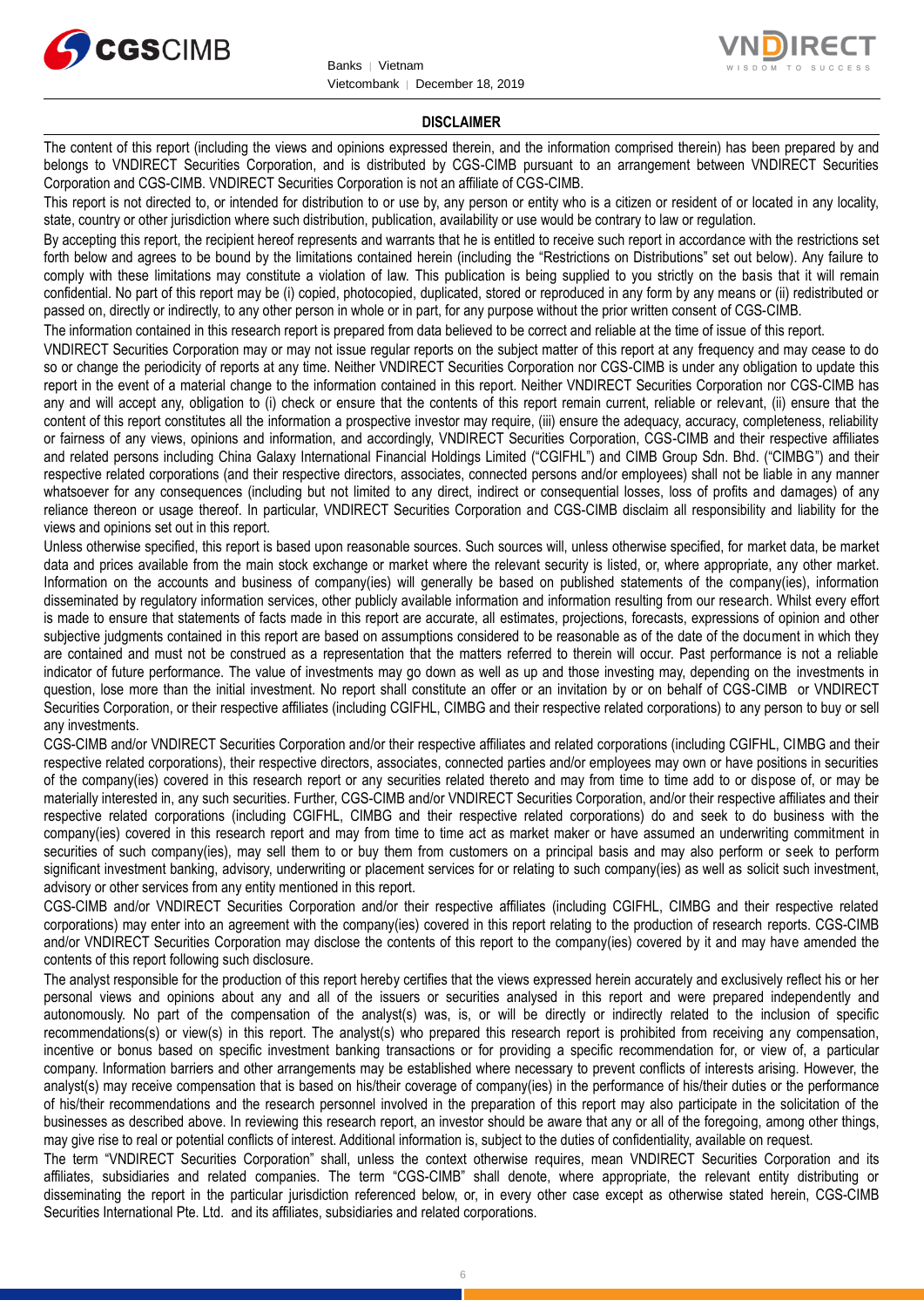



| <b>CGS-CIMB</b> |                                                                                   |                                                                 |
|-----------------|-----------------------------------------------------------------------------------|-----------------------------------------------------------------|
| Country         | <b>CGS-CIMB Entity</b>                                                            | <b>Regulated by</b>                                             |
| Hong Kong       | CGS-CIMB Securities (Hong Kong) Limited                                           | Securities and Futures Commission Hong Kong                     |
| India           | CGS-CIMB Securities (India) Private Limited                                       | Securities and Exchange Board of India (SEBI)                   |
| Indonesia       | PT CGS-CIMB Sekuritas Indonesia                                                   | Financial Services Authority of Indonesia                       |
| Malaysia        | CGS-CIMB Securities Sdn. Bhd. (formerly known<br>as Jupiter Securities Sdn. Bhd.) | Securities Commission Malaysia                                  |
| Singapore       | CGS-CIMB Research Pte. Ltd.                                                       | Monetary Authority of Singapore                                 |
| South Korea     | CGS-CIMB Securities (Hong Kong) Limited,<br>Korea Branch                          | Financial Services Commission and Financial Supervisory Service |
| Thailand        | CGS-CIMB Securities (Thailand) Co. Ltd.                                           | Securities and Exchange Commission Thailand                     |

(i) As of November 30, 2019 VNDIRECT Securities Corporation has a proprietary position in the securities (which may include but not limited to shares, warrants, call warrants and/or any other derivatives) in the following company or companies covered or recommended in this report:  $(a)$  -

(ii) As of December 18, 2019, the analyst(s) who prepared this report, and the associate(s), has / have an interest in the securities (which may include but not limited to shares, warrants, call warrants and/or any other derivatives) in the following company or companies covered or recommended in this report:

 $(a)$ .

This report does not purport to contain all the information that a prospective investor may require. CGS-CIMB, VNDIRECT Securities Corporation and their respective affiliates (including CGIFHL, CIMBG and their related corporations) do not make any guarantee, representation or warranty, express or implied, as to the adequacy, accuracy, completeness, reliability or fairness of any such information and opinion contained in this report. None of CGS-CIMB, VNDIRECT Securities Corporation and their respective affiliates and related persons (including CGIFHL, CIMBG and their related corporations) shall be liable in any manner whatsoever for any consequences (including but not limited to any direct, indirect or consequential losses, loss of profits and damages) of any reliance thereon or usage thereof.

This report is general in nature and has been prepared for information purposes only. It is intended for circulation amongst CGS-CIMB's and its affiliates' (including CGIFHL's, CIMBG's and their respective related corporations') clients generally and does not have regard to the specific investment objectives, financial situation and the particular needs of any specific person who may receive this report. The information and opinions in this report are not and should not be construed or considered as an offer, recommendation or solicitation to buy or sell the subject securities, related investments or other financial instruments or any derivative instrument, or any rights pertaining thereto.

Investors are advised to make their own independent evaluation of the information contained in this research report, consider their own individual investment objectives, financial situation and particular needs and consult their own professional and financial advisers as to the legal, business, financial, tax and other aspects before participating in any transaction in respect of the securities of company(ies) covered in this research report. The securities of such company(ies) may not be eligible for sale in all jurisdictions or to all categories of investors.

#### Restrictions on Distributions

**Australia:** Despite anything in this report to the contrary, this research is issued by VNDIRECT Securities Corporation and provided in Australia by CGS-CIMB Securities (Singapore) Pte. Ltd. and CGS-CIMB Securities (Hong Kong) Limited. This research is only available in Australia to persons who are "wholesale clients" (within the meaning of the Corporations Act 2001 (Cth) and is supplied solely for the use of such wholesale clients and shall not be distributed or passed on to any other person. You represent and warrant that if you are in Australia, you are a "wholesale client". This research is of a general nature only and has been prepared without taking into account the objectives, financial situation or needs of the individual recipient. CGS-CIMB Securities (Singapore) Pte. Ltd. and CGS-CIMB Securities (Hong Kong) Limited do not hold, and are not required to hold an Australian financial services license. CGS-CIMB Securities (Singapore) Pte. Ltd. and CGS-CIMB Securities (Hong Kong) Limited rely on "passporting" exemptions for entities appropriately licensed by the Monetary Authority of Singapore (under ASIC Class Order 03/1102) and the Securities and Futures Commission in Hong Kong (under ASIC Class Order 03/1103).

**Canada:** This research report has not been prepared in accordance with the disclosure requirements of Dealer Member Rule 3400 – Research Restrictions and Disclosure Requirements of the Investment Industry Regulatory Organization of Canada. For any research report distributed by CIBC, further disclosures related to CIBC conflicts of interest can be found at https://researchcentral.cibcwm.com.

**China:** For the purpose of this report, the People's Republic of China ("PRC") does not include the Hong Kong Special Administrative Region, the Macau Special Administrative Region or Taiwan. The distributor of this report has not been approved or licensed by the China Securities Regulatory Commission or any other relevant regulatory authority or governmental agency in the PRC. This report contains only marketing information. The distribution of this report is not an offer to buy or sell to any person within or outside PRC or a solicitation to any person within or outside of PRC to buy or sell any instruments described herein. This report is being issued outside the PRC to a limited number of institutional investors and may not be provided to any person other than the original recipient and may not be reproduced or used for any other purpose.

**France:** Only qualified investors within the meaning of French law shall have access to this report. This report shall not be considered as an offer to subscribe to, or used in connection with, any offer for subscription or sale or marketing or direct or indirect distribution of financial instruments and it is not intended as a solicitation for the purchase of any financial instrument.

**Germany:** This report is only directed at persons who are professional investors as defined in sec 31a(2) of the German Securities Trading Act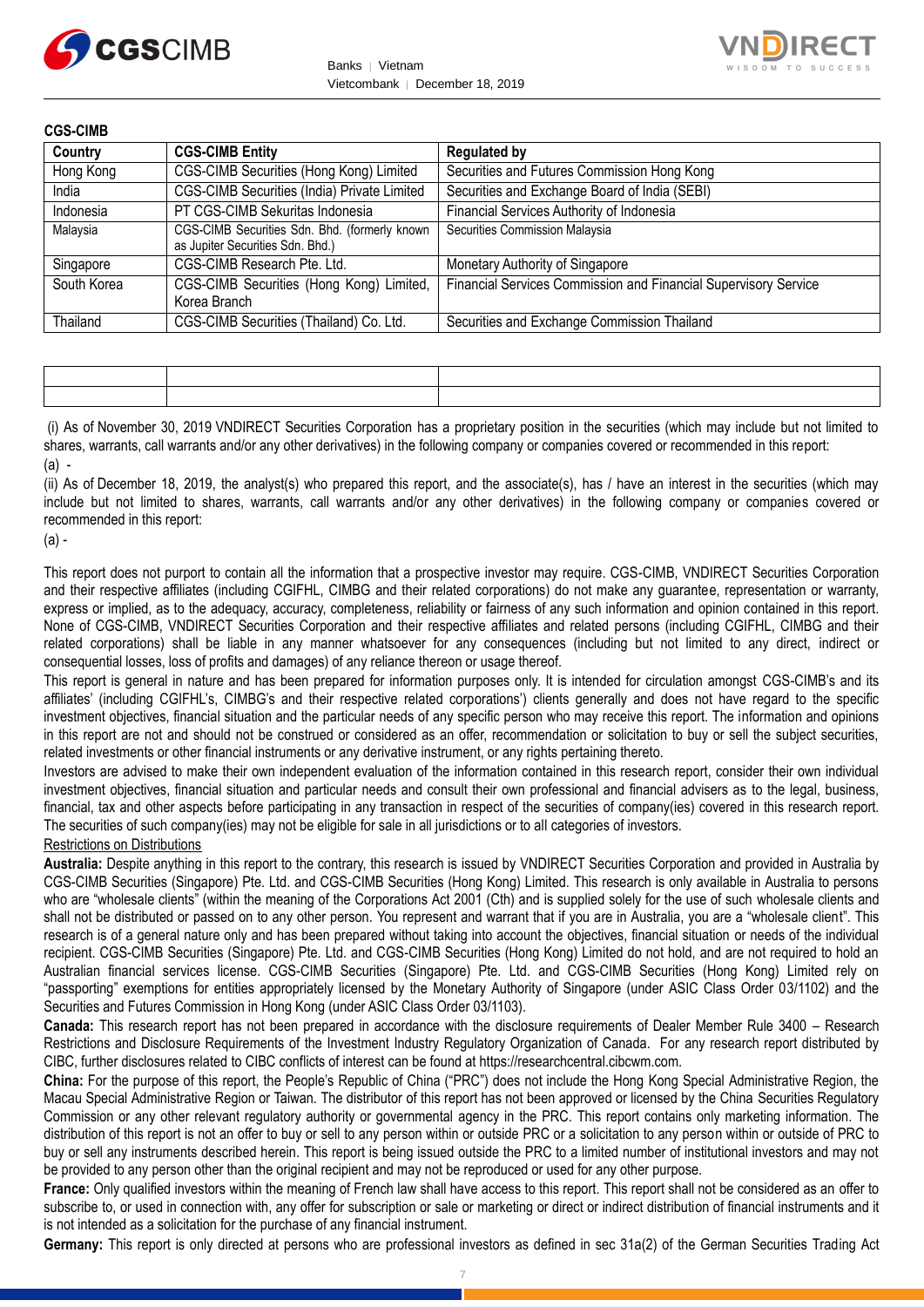



(WpHG). This publication constitutes research of a non-binding nature on the market situation and the investment instruments cited here at the time of the publication of the information.

The current prices/yields in this issue are based upon closing prices from Bloomberg as of the day preceding publication. Please note that neither the German Federal Financial Supervisory Agency (BaFin), nor any other supervisory authority exercises any control over the content of this report.

**Hong Kong:** This report is issued by VNDIRECT Securities Corporation and distributed in Hong Kong by CGS-CIMB Securities (Hong Kong) Limited ("CHK") which is licensed in Hong Kong by the Securities and Futures Commission for Type 1 (dealing in securities), Type 4 (advising on securities) and Type 6 (advising on corporate finance) activities. Any investors wishing to purchase or otherwise deal in the securities covered in this report should contact the Head of Sales at CGS-CIMB Securities (Hong Kong) Limited. The views and opinions in this research report are of VNDIRECT Securities Corporation as of the date hereof and are subject to change. If the Financial Services and Markets Act of the United Kingdom or the rules of the Financial Conduct Authority apply to a recipient, our obligations owed to such recipient therein are unaffected. CHK has no obligation to update the opinion or the information in this research report.

CHK does not make a market on other securities mentioned in the report.

#### **India:**

This report is issued by VNDIRECT Securities Corporation and distributed in India by CGS-CIMB Securities (India) Private Limited ("CGS-CIMB India"). CGS-CIMB India is a subsidiary of CGS-CIMB Securities International Pte. Ltd. which in turn is a 50:50 joint venture company of CGIFHL and CIMBG. The details of the members of the group of companies of CGS-CIMB can be found at www.cgs-cimb.com, CGIFHL at www.chinastock.com.hk/en/ACG/ContactUs/index.aspx and CIMBG at www.cimb.com/en/who-we-are.html. CGS-CIMB India is registered with the National Stock Exchange of India Limited and BSE Limited as a trading and clearing member (Merchant Banking Number: INM000012037) under the Securities and Exchange Board of India (Stock Brokers and Sub-Brokers) Regulations, 1992. In accordance with the provisions of Regulation 4(g) of the Securities and Exchange Board of India (Investment Advisers) Regulations, 2013, CGS-CIMB India is not required to seek registration with the Securities and Exchange Board of India ("SEBI") as an Investment Adviser. CGS-CIMB India is registered with SEBI (SEBI Registration Number: INZ000157134) as a Research Analyst (INH000000669) pursuant to the SEBI (Research Analysts) Regulations, 2014 ("Regulations").

This report does not take into account the particular investment objectives, financial situations, or needs of the recipients. It is not intended for and does not deal with prohibitions on investment due to law/jurisdiction issues etc. which may exist for certain persons/entities. Recipients should rely on their own investigations and take their own professional advice before investment.

The report is not a "prospectus" as defined under Indian Law, including the Companies Act, 2013, and is not, and shall not be, approved by, or filed or registered with, any Indian regulator, including any Registrar of Companies in India, SEBI, any Indian stock exchange, or the Reserve Bank of India. No offer, or invitation to offer, or solicitation of subscription with respect to any such securities listed or proposed to be listed in India is being made, or intended to be made, to the public, or to any member or section of the public in India, through or pursuant to this report.

The research analysts, strategists or economists principally responsible for the preparation of this research report are segregated from the other activities of CGS-CIMB India and they have received compensation based upon various factors, including quality, accuracy and value of research, firm profitability or revenues, client feedback and competitive factors. Research analysts', strategists' or economists' compensation is not linked to investment banking or capital markets transactions performed or proposed to be performed by CGS-CIMB India or its affiliates.

CGS-CIMB India does not have actual / beneficial ownership of 1% or more securities of the subject company in this research report, at the end of the month immediately preceding the date of publication of this research report. However, since affiliates of CGS-CIMB India are engaged in the financial services business, they might have in their normal course of business financial interests or actual / beneficial ownership of one per cent or more in various companies including the subject company in this research report.

CGS-CIMB India or its associates, may: (a) from time to time, have long or short position in, and buy or sell the securities of the subject company in this research report; or (b) be engaged in any other transaction involving such securities and earn brokerage or other compensation or act as a market maker in the financial instruments of the subject company in this research report or act as an advisor or lender/borrower to such company or may have any other potential conflict of interests with respect to any recommendation and other related information and opinions.

CGS-CIMB India, its associates and the analyst engaged in preparation of this research report have not received any compensation for investment banking, merchant banking or brokerage services from the subject company mentioned in the research report in the past 12 months.

CGS-CIMB India, its associates and the analyst engaged in preparation of this research report have not managed or co-managed public offering of securities for the subject company mentioned in the research report in the past 12 months. The analyst from CGS-CIMB India engaged in preparation of this research report or his/her relative (a) do not have any financial interests in the subject company mentioned in this research report; (b) do not own 1% or more of the equity securities of the subject company mentioned in the research report as of the last day of the month preceding the publication of the research report; (c) do not have any material conflict of interest at the time of publication of the research report.

**Indonesia:** This report is issued by VNDIRECT Securities Corporation and distributed by PT CGS-CIMB Sekuritas Indonesia ("CGS-CIMB Indonesia"). The views and opinions in this research report are not our own but of VNDIRECT Securities Corporation as of the date hereof and are subject to change. CGS-CIMB Indonesia has no obligation to update the opinion or the information in this research report. This report is for private circulation only to clients of CGS-CIMB Indonesia. Neither this report nor any copy hereof may be distributed in Indonesia or to any Indonesian citizens wherever they are domiciled or to Indonesian residents except in compliance with applicable Indonesian capital market laws and regulations.

This research report is not an offer of securities in Indonesia. The securities referred to in this research report have not been registered with the Financial Services Authority (Otoritas Jasa Keuangan) pursuant to relevant capital market laws and regulations, and may not be offered or sold within the territory of the Republic of Indonesia or to Indonesian citizens through a public offering or in circumstances which constitute an offer within the meaning of the Indonesian capital market law and regulations.

**Ireland:** CGS-CIMB is not an investment firm authorised in the Republic of Ireland and no part of this document should be construed as CGS-CIMB acting as, or otherwise claiming or representing to be, an investment firm authorised in the Republic of Ireland.

**Malaysia:** This report is issued by VNDIRECT Securities Corporation and distributed in Malaysia by CGS-CIMB Securities Sdn. Bhd. (formerly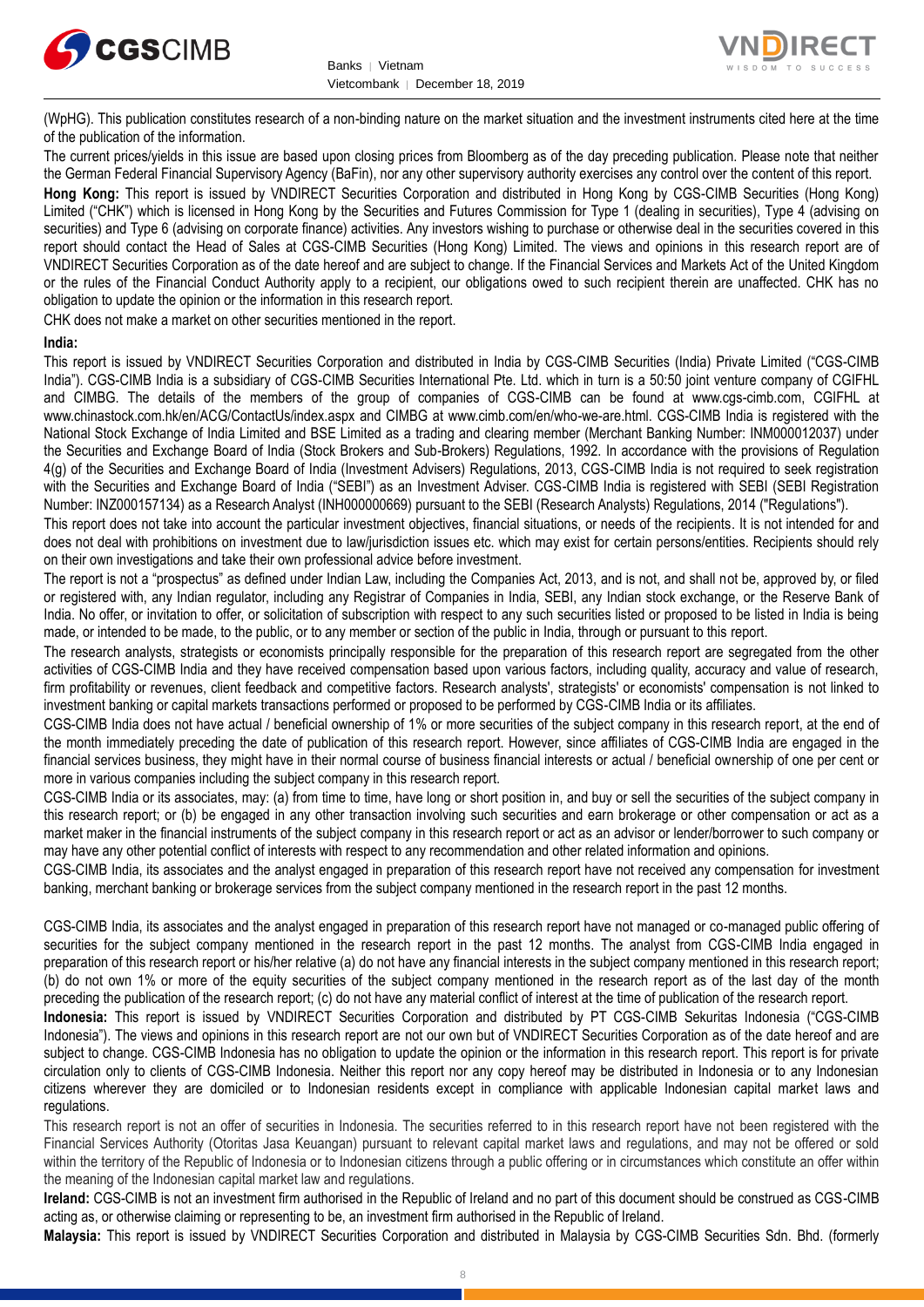



known as Jupiter Securities Sdn. Bhd.) ("CGS-CIMB Malaysia") solely for the benefit of and for the exclusive use of our clients. Recipients of this report are to contact CGS-CIMB Malaysia, at 29th Floor Menara CIMB No. 1 Jalan Stesen Sentral 2, Kuala Lumpur Sentral 50470 Kuala Lumpur, Malaysia, in respect of any matters arising from or in connection with this report. CGS-CIMB Malaysia has no obligation to update, revise or reaffirm the opinion or the information in this research report after the date of this report.

**New Zealand:** In New Zealand, this report is for distribution only to persons who are wholesale clients pursuant to section 5C of the Financial Advisers Act 2008.

**Singapore:** This report is issued by VNDIRECT Securities Corporation and distributed by CGS-CIMB Research Pte Ltd ("CGS-CIMBR"). CGS-CIMBR is a financial adviser licensed under the Financial Advisers Act, Cap 110 ("FAA") for advising on investment products, by issuing or promulgating research analyses or research reports, whether in electronic, print or other form. Accordingly CGS-CIMBR is a subject to the applicable rules under the FAA unless it is able to avail itself to any prescribed exemptions.

Recipients of this report are to contact CGS-CIMB Research Pte Ltd, 50 Raffles Place, #16-02 Singapore Land Tower, Singapore in respect of any matters arising from, or in connection with this report. CGS-CIMBR has no obligation to update the opinion or the information in this research report. This publication is strictly confidential and is for private circulation only. If you have not been sent this report by CGS-CIMBR directly, you may not rely, use or disclose to anyone else this report or its contents.

If the recipient of this research report is not an accredited investor, expert investor or institutional investor, CGS-CIMBR accepts legal responsibility for the contents of the report without any disclaimer limiting or otherwise curtailing such legal responsibility. If the recipient is an accredited investor, expert investor or institutional investor, the recipient is deemed to acknowledge that CGS-CIMBR is exempt from certain requirements under the FAA and its attendant regulations, and as such, is exempt from complying with the following :

(a) Section 25 of the FAA (obligation to disclose product information);

(b) Section 27 (duty not to make recommendation with respect to any investment product without having a reasonable basis where you may be reasonably expected to rely on the recommendation) of the FAA;

(c) MAS Notice on Information to Clients and Product Information Disclosure [Notice No. FAA-N03];

(d) MAS Notice on Recommendation on Investment Products [Notice No. FAA-N16];

(e) Section 36 (obligation on disclosure of interest in securities), and

(f) any other laws, regulations, notices, directive, guidelines, circulars and practice notes which are relates to the above, to the extent permitted by applicable laws, as may be amended from time to time, and any other laws, regulations, notices, directive, guidelines, circulars, and practice notes as we may notify you from time to time. In addition, the recipient who is an accredited investor, expert investor or institutional investor acknowledges that a CGS-CIMBR is exempt from Section 27 of the FAA, the recipient will also not be able to file a civil claim against CGS-CIMBR for any loss or damage arising from the recipient's reliance on any recommendation made by CGS-CIMBR which would otherwise be a right that is available to the recipient under Section 27 of the FAA, the recipient will also not be able to file a civil claim against CGS-CIMBR for any loss or damage arising from the recipient's reliance on any recommendation made by CGS-CIMBR which would otherwise be a right that is available to the recipient under Section 27 of the FAA.

CGS-CIMBR, its affiliates and related corporations, their directors, associates, connected parties and/or employees may own or have positions in securities of the company(ies) covered in this research report or any securities related thereto and may from time to time add to or dispose of, or may be materially interested in, any such securities. Further, CGS-CIMBR, its affiliates and its related corporations do and seek to do business with the company(ies) covered in this research report and may from time to time act as market maker or have assumed an underwriting commitment in securities of such company(ies), may sell them to or buy them from customers on a principal basis and may also perform or seek to perform significant investment banking, advisory, underwriting or placement services for or relating to such company(ies) as well as solicit such investment, advisory or other services from any entity mentioned in this report.

As of December 18, 2019,, CGS-CIMBR does not have a proprietary position in the recommended securities in this report.

CGS-CIMBR does not make a market on the securities mentioned in the report.

**South Korea:** This report is issued by VNDIRECT Securities Corporation and distributed in South Korea by CGS-CIMB Securities (Hong Kong) Limited, Korea Branch ("CGS-CIMB Korea") which is licensed as a cash equity broker, and regulated by the Financial Services Commission and Financial Supervisory Service of Korea. In South Korea, this report is for distribution only to professional investors under Article 9(5) of the Financial Investment Services and Capital Market Act of Korea ("FSCMA").

**Spain:** This document is a research report and it is addressed to institutional investors only. The research report is of a general nature and not personalised and does not constitute investment advice so, as the case may be, the recipient must seek proper advice before adopting any investment decision. This document does not constitute a public offering of securities.

CGS-CIMB is not registered with the Spanish Comision Nacional del Mercado de Valores to provide investment services.

**Sweden:** This report contains only marketing information and has not been approved by the Swedish Financial Supervisory Authority. The distribution of this report is not an offer to sell to any person in Sweden or a solicitation to any person in Sweden to buy any instruments described herein and may not be forwarded to the public in Sweden.

**Switzerland:** This report has not been prepared in accordance with the recognized self-regulatory minimal standards for research reports of banks issued by the Swiss Bankers' Association (Directives on the Independence of Financial Research).

**Thailand:** This report is issued by VNDIRECT Securities Corporation and distributed by CGS-CIMB Securities (Thailand) Co. Ltd. ("CGS-CIMB Thailand") based upon sources believed to be reliable (but their accuracy, completeness or correctness is not guaranteed). The statements or expressions of opinion herein were arrived at after due and careful consideration for use as information for investment. Such opinions are subject to change without notice and CGS-CIMB Thailand has no obligation to update the opinion or the information in this research report.

CGS-CIMB Thailand may act or acts as Market Maker, and issuer and offerer of Derivative Warrants and Structured Note which may have the following securities as its underlying securities. Investors should carefully read and study the details of the derivative warrants in the prospectus before making investment decisions.

AAV, ADVANC, AEONTS, AMATA, ANAN, AOT, AP, BANPU, BBL, BCH, BCP, BCPG, BDMS, BEAUTY, BEC, BEM, BGRIM, BH, BJC, BLAND, BPP,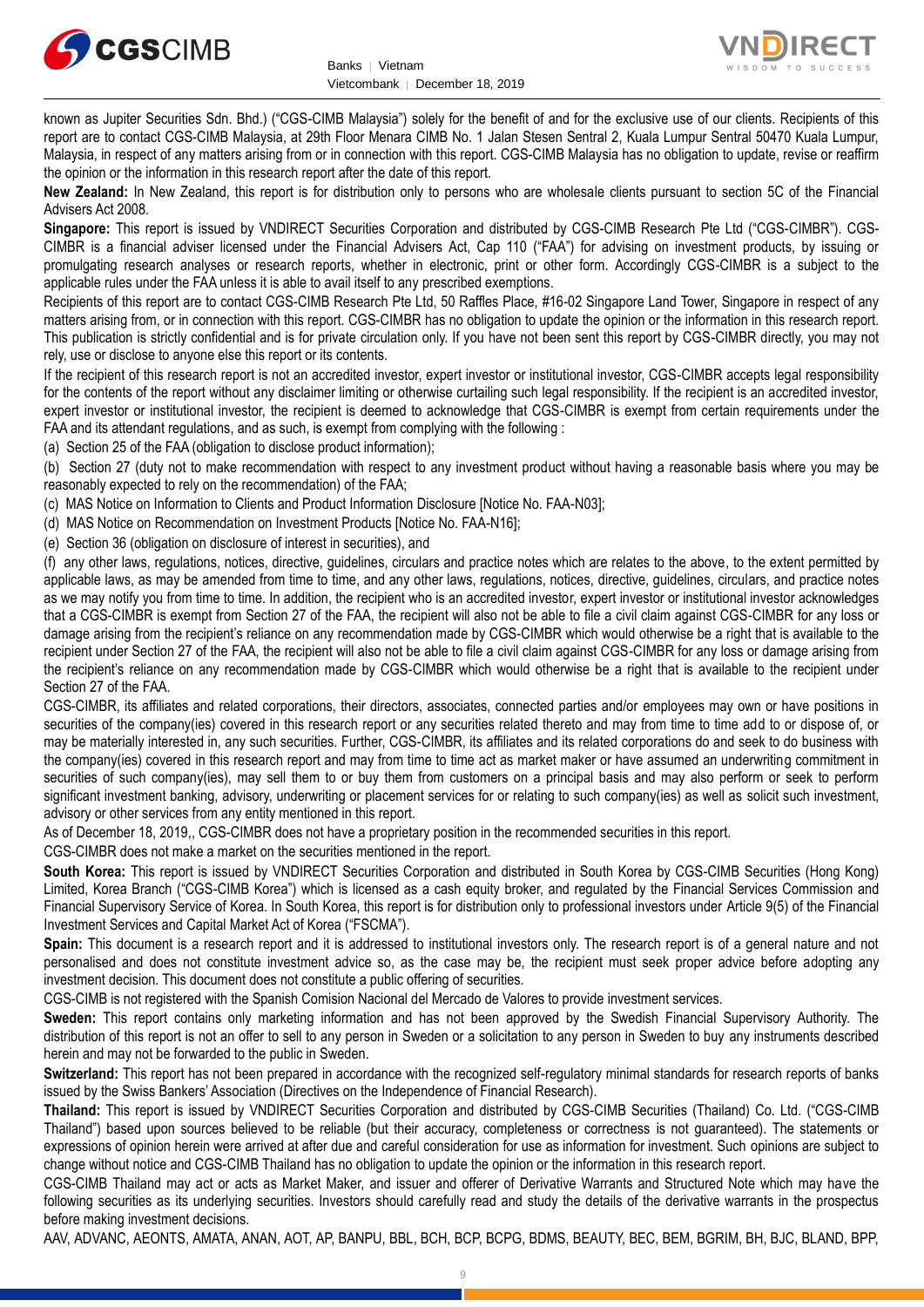



BTS, CBG, CENTEL, CHG, CK, CKP, COM7, CPALL, CPF, CPN, DELTA, DTAC, EA, EGCO, EPG, ERW, ESSO, GFPT, GLOBAL, GPSC, GULF, GUNKUL, HANA, HMPRO, INTUCH, IRPC, IVL, JAS, JMT, KBANK, KCE, KKP, KTB, KTC, LH, MAJOR, MBK, MEGA, MINT, MTC, ORI, OSP, PLANB, PRM, PSH, PSL, PTG, PTT, PTTEP, PTTGC, QH, RATCH, ROBINS, RS, SAWAD, SCB, SCC, SGP, SIRI, SPALI, SPRC, STA, STEC, SUPER, TASCO, TCAP, THAI, THANI, TISCO, TKN, TMB, TOA, TOP, TPIPP, TRUE, TTW, TU, TVO, WHA.

#### **Corporate Governance Report:**

The disclosure of the survey result of the Thai Institute of Directors Association ("IOD") regarding corporate governance is made pursuant to the policy of the Office of the Securities and Exchange Commission. The survey of the IOD is based on the information of a company listed on the Stock Exchange of Thailand and the Market for Alternative Investment disclosed to the public and able to be accessed by a general public investor. The result, therefore, is from the perspective of a third party. It is not an evaluation of operation and is not based on inside information.

The survey result is as of the date appearing in the Corporate Governance Report of Thai Listed Companies. As a result, the survey result may be changed after that date. CGS-CIMB Thailand does not confirm nor certify the accuracy of such survey result.

| Score<br><b>Range:</b> | 100<br>90 | $\circ$<br>٥c<br>^'<br>υu<br>ັບ | $\overline{\phantom{a}}$<br>$\overline{\phantom{a}}$<br>.,<br>- 11 | $\overline{\phantom{a}}$<br><b>Below</b><br>.∪ or | N0<br>Result<br>$^{\prime\prime}$ וי וו $\Delta V$<br>our |
|------------------------|-----------|---------------------------------|--------------------------------------------------------------------|---------------------------------------------------|-----------------------------------------------------------|
| Description.           | xcellent  | 000ز<br>verv                    | מה ה'<br>ovvu                                                      | N/A                                               |                                                           |

**United Arab Emirates:** The distributor of this report has not been approved or licensed by the UAE Central Bank or any other relevant licensing authorities or governmental agencies in the United Arab Emirates. This report is strictly private and confidential and has not been reviewed by, deposited or registered with UAE Central Bank or any other licensing authority or governmental agencies in the United Arab Emirates. This report is being issued outside the United Arab Emirates to a limited number of institutional investors and must not be provided to any person other than the original recipient and may not be reproduced or used for any other purpose. Further, the information contained in this report is not intended to lead to the sale of investments under any subscription agreement or the conclusion of any other contract of whatsoever nature within the territory of the United Arab Emirates.

**United Kingdom and European Economic Area (EEA):** In the United Kingdom and European Economic Area, this material is issued by VNDIRECT Securities Corporation and is being distributed by CGS-CIMB Securities (UK) Limited ("CGS-CIMB UK"). CGS-CIMB UK is authorized and regulated by the Financial Conduct Authority and its registered office is at 27 Knightsbridge, London, SW1X7YB. The material distributed by CGS-CIMB UK has been prepared in accordance with CGS-CIMB's policies for managing conflicts of interest arising as a result of publication and distribution of this material. This material is for distribution only to, and is solely directed at, selected persons on the basis that those persons: (a) are eligible counterparties and professional clients of CGS-CIMB UK; (b) have professional experience in matters relating to investments falling within Article 19(5) of the Financial Services and Markets Act 2000 (Financial Promotion) Order 2005 (as amended, the "Order"), (c) fall within Article 49(2)(a) to (d) ("high net worth companies, unincorporated associations etc") of the Order; (d) are outside the United Kingdom subject to relevant regulation in each jurisdiction, material(all such persons together being referred to as "relevant persons"). This material is directed only at relevant persons and must not be acted on or relied on by persons who are not relevant persons. Any investment or investment activity to which this material relates is available only to relevant persons and will be engaged in only with relevant persons.

Where this material is labelled as non-independent, it does not provide an impartial or objective assessment of the subject matter and does not constitute independent "research" (cannot remove research from here under the applicable rules of the Financial Conduct Authority in the UK. Consequently, any such non-independent material will not have been prepared in accordance with legal requirements designed to promote the independence of research (cannot remove research from here) and will not subject to any prohibition on dealing ahead of the dissemination of research. Any such non-independent material must be considered as a marketing communication.

**United States:** This research report is issued by VNDIRECT Securities Corporation and distributed in the United States of America by CGS-CIMB Securities (USA) Inc, a U.S. registered broker-dealer and a related company of CGS-CIMB Securities Sdn. Bhd. (formerly known as Jupiter Securities Sdn. Bhd.), CGS-CIMB Research Pte Ltd, PT CGS-CIMB Sekuritas Indonesia, CGS-CIMB Securities (Thailand) Co. Ltd, CGS-CIMB Securities (Hong Kong) Limited and CGS-CIMB Securities (India) Private Limited, and is distributed solely to persons who qualify as "U.S. Institutional Investors" as defined in Rule 15a-6 under the Securities and Exchange Act of 1934. This communication is only for Institutional Investors whose ordinary business activities involve investing in shares, bonds, and associated securities and/or derivative securities and who have professional experience in such investments. Any person who is not a U.S. Institutional Investor or Major Institutional Investor must not rely on this communication. The delivery of this research report to any person in the United States of America is not a recommendation to effect any transactions in the securities discussed herein, or an endorsement of any opinion expressed herein. CGS-CIMB Securities (USA) Inc, is a FINRA/SIPC member and takes responsibility for the content of this report. For further information or to place an order in any of the abovementioned securities please contact a registered representative of CGS-CIMB Securities (USA) Inc.

CGS-CIMB Securities (USA) Inc. does not make a market on other securities mentioned in the report.

CGS-CIMB Securities (USA) Inc. has not managed or co-managed a public offering of any of the securities mentioned in the past 12 months.

CGS-CIMB Securities (USA) Inc. has not received compensation for investment banking services from any of the company mentioned in the past 12 months.

CGS-CIMB Securities (USA) Inc. neither expects to receive nor intends to seek compensation for investment banking services from any of the company mentioned within the next 3 months.

**Other jurisdictions:** In any other jurisdictions, except if otherwise restricted by laws or regulations, this report is only for distribution to professional, institutional or sophisticated investors as defined in the laws and regulations of such jurisdictions.

| Distribution of stock ratings and investment banking clients for quarter ended on 30 September 2019 |                                |  |
|-----------------------------------------------------------------------------------------------------|--------------------------------|--|
| 777 companies under coverage for quarter ended on 30 September 2019                                 |                                |  |
| Rating Distribution (%)                                                                             | Investment Banking clients (%) |  |
| 58.8%                                                                                               | 0.9%                           |  |
| 26.3%                                                                                               | $0.0\%$                        |  |
| 14 9%                                                                                               | 0.1%                           |  |
|                                                                                                     |                                |  |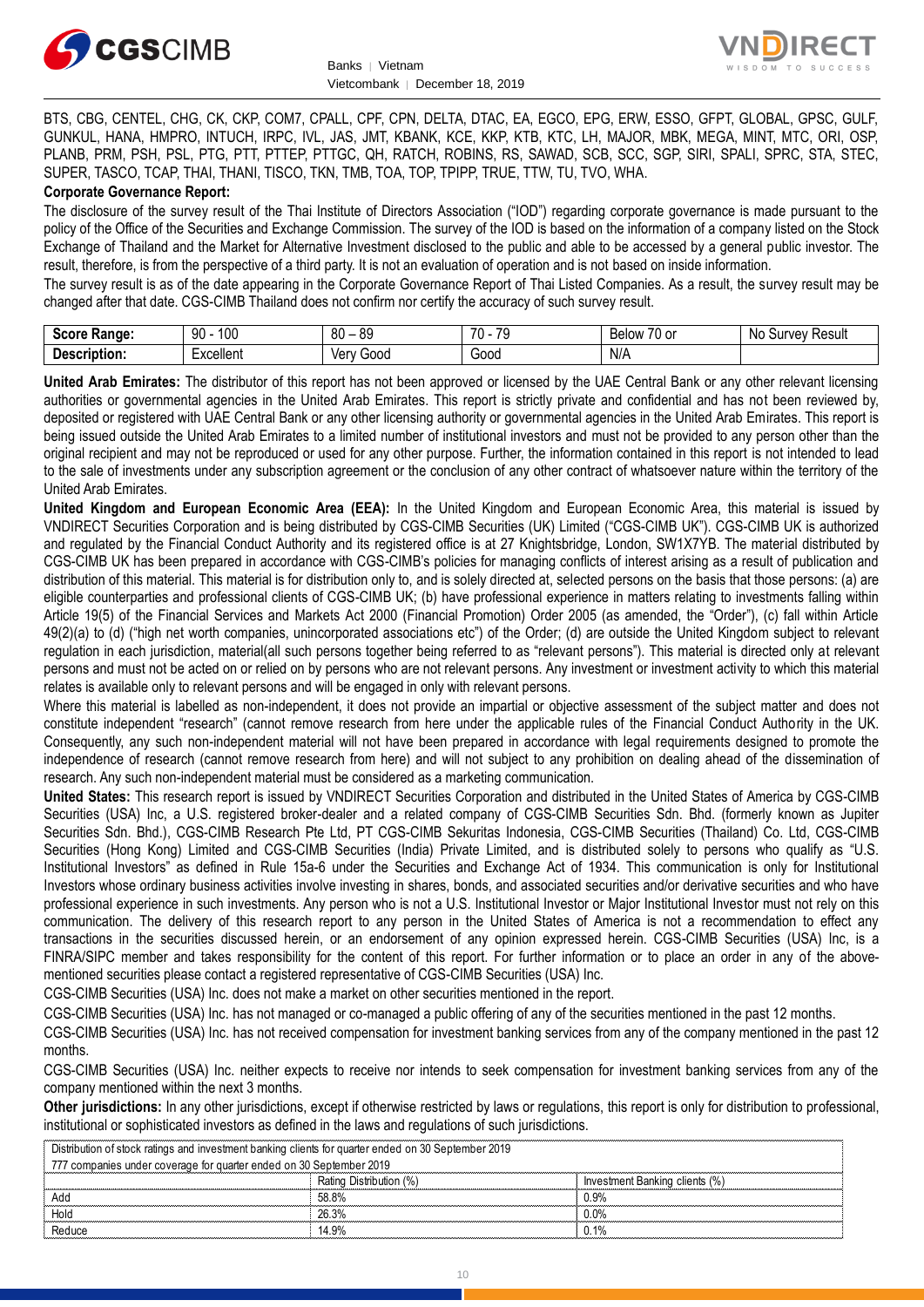

Banks | Vietnam Vietcombank | December 18, 2019



#### **Spitzer Chart for stock being researched ( 2 year data )**

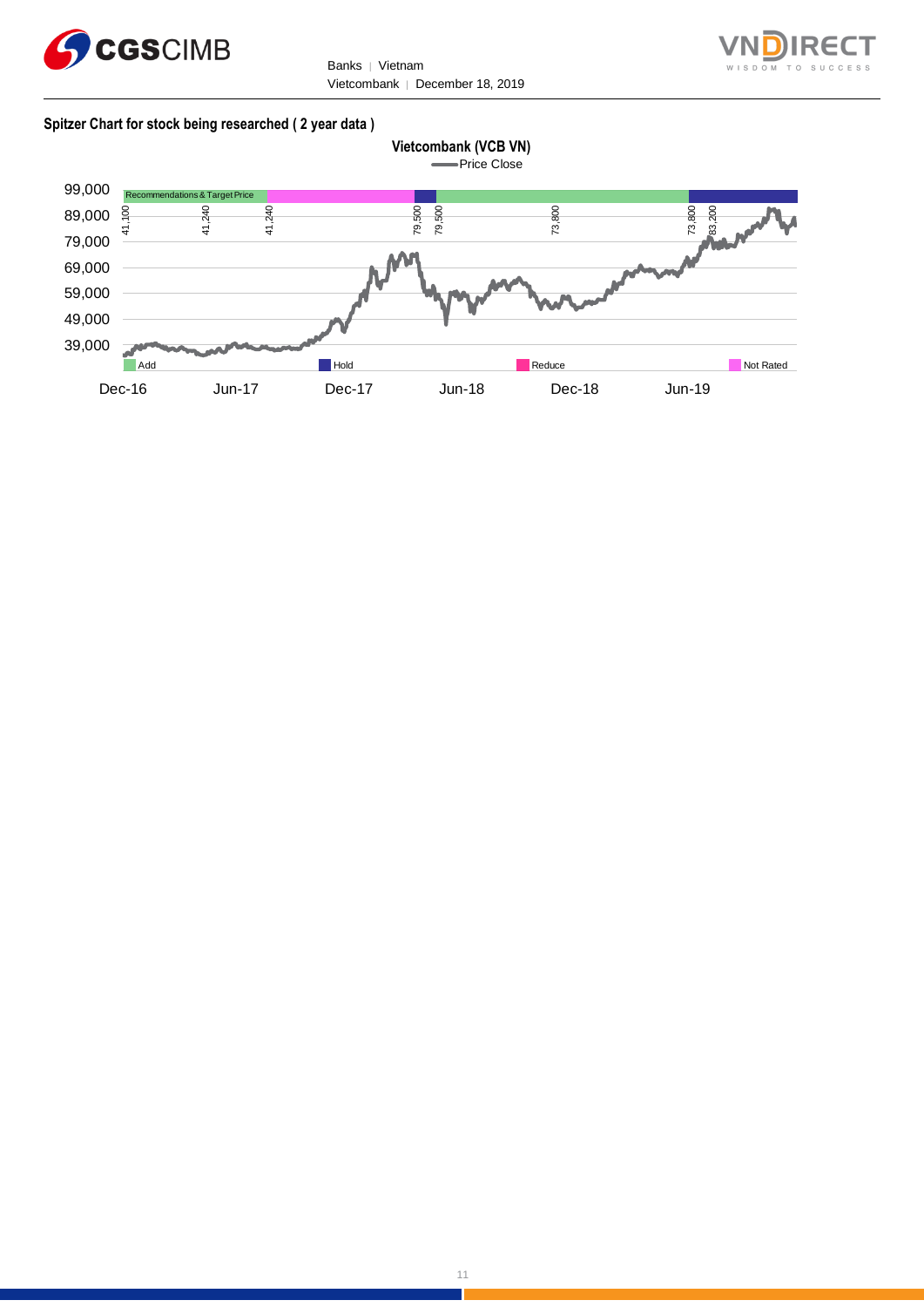



#### **Corporate Governance Report of Thai Listed Companies (CGR). CG Rating by the Thai Institute of Directors Association (Thai IOD) in 2018, Anti-Corruption 2018**

**ADVANC** – Excellent, Certified, **AEONTS** – Good, n/a, **AH** – Very Good, n/a, **AMATA** – Excellent, Declared, **ANAN** – Excellent, Declared, **AOT** – Excellent, Declared, **AP** – Excellent, Certified, **ASP** – Very Good, Certified, **BANPU** – Excellent, Certified, **BAY** – Excellent, Certified, **BBL** – Very Good, Certified, **BCH** – Good, Certified, **BCP** - Excellent, Certified, **BCPG** – Excellent, Certified, **BEM** – Very Good, n/a, **BDMS** – Very Good, n/a, **BEAUTY** – Good, n/a, **BEC** – Very Good, n/a, , **BGRIM** – Very Good, Declared, **BH** - Good, n/a, **BJC** – Very Good, Declared, **BJCHI** – Very Good, Certified, **BLA** – Very Good, Certified, **BPP** – Very Good, Declared, **BR** - Good, Declared, **BTS** - Excellent, Certified, **CBG** – Very Good, n/a, **CCET** – Good, n/a, **CENTEL** – Very Good, Certified, **CHG** – Very Good, Declared, **CK** – Excellent, n/a, **COL** – Excellent, Declared, **CPALL** – Very Good, Certified, **CPF** – Excellent, Certified, **CPN** - Excellent, Certified, **DELTA** - Excellent, n/a, **DEMCO** – Excellent, Certified, **DDD** – Very Good, Declared, **DIF** – not available, n/a, **DREIT** – not available, n/a, **DTAC** – Excellent, Certified, **EA** – Excellent, n/a, **ECL** – Very Good, Certified, **EGCO** - Excellent, Certified, **EPG** – Very Good, n/a, **ERW** – Very Good, n/a, **GFPT** - Excellent, Certified, **GGC** – Excellent, Certified, **GLOBAL** – Very Good, n/a, **GLOW** – Very Good, Certified, **GPSC** – Excellent, Certified, **GULF** – Very Good, n/a, **GUNKUL** – Excellent, Certified, **HANA** - Excellent, Certified, **HMPRO** - Excellent, Certified, **HREIT** - Excellent, Certified **ICHI** – Excellent, Declared, **HUMAN** – not available, n/a, **III** – Good, n/a, **INTUCH** - Excellent, Certified, **IRPC** – Excellent, Certified, **ITD**\* – Very Good, n/a, **IVL** - Excellent, Certified, **JASIF** – not available, n/a, **JWD** – Very Good, n/a, **KBANK** - Excellent, Certified, **KCE** - Excellent, Certified, **KKP** – Excellent, Certified, **KSL** – Excellent, Certified, **KTB** - Excellent, Certified, **KTC** – Excellent, Certified, **LH** - Very Good, n/a, **LPN** – Excellent, Certified, **M** – Very Good, Certified, **MACO** – Very Good, n/a, **MAJOR** – Very Good, n/a, **MAKRO** – Excellent, Declared, **MALEE** – Very Good, Certified, **MC** – Very Good, Certified, **MCOT** – Excellent, Certified, **MEGA** – Very Good, n/a, **MINT** - Excellent, Certified, **MTC** – Excellent, Declared, **NETBAY** – Good, n/a, **OSP** – not available, n/a,**PLANB** – Excellent, Declared, **PLAT** – Very Good, Certified, **PR9** – not available, n/a, **PSH** – Excellent, Certified, **PSTC** – Good, Certified, **PTT** - Excellent, Certified, **PTTEP** - Excellent, Certified, **PTTGC** - Excellent, Certified, **QH** – Excellent, Certified, **RATCH** – Excellent, Certified, **ROBINS** – Excellent, Certified, **RS** – Very Good, n/a, **RSP** – not available, n/a, **S** – Very Good, n/a, **SAMART** - Excellent, n/a, **SAPPE** – Very Good, Declared, **SAT** – Excellent, Certified, **SAWAD** – Very Good, n/a, **SC** – Excellent, Declared, **SCB** - Excellent, Certified, **SCC** – Excellent, Certified, **SCN** – Very Good, Certified, **SF** – Good, n/a, **SIRI** – Very Good, Certified, **SPA** - Good, n/a, **SPALI** - Excellent, n/a, **SPRC** – Excellent, Certified, **STA** – Very Good, Certified, **STEC** – Excellent, n/a, **SVI** – Excellent, Certified, **SYNEX** – Very Good, Declared, **TASCO** – Excellent, Certified, **TCAP** – Excellent, Certified, **THANI** – Excellent, Certified, **TIPCO** – Very Good, Certified, **TISCO** - Excellent, Certified, **TKN** – Very Good, Declared, **TMB** - Excellent, Certified, **TNR** – Very Good, Declared, **TOP** - Excellent, Certified, **TPCH** – Good, n/a, **TPIPP** – Good, n/a, **TRUE** – Excellent, Certified, **TU** – Excellent, Certified, **TVO** – Very Good, Declared, **UNIQ** – Good, n/a, **VGI** – Excellent, Certified, **WHA** – Excellent, Certified, **WHART** – not available, n/a, **WICE** – Very Good, Certified, **WORK** – Good, n/a. **Companies participating in Thailand's Private Sector Collective Action Coalition Against Corruption programme (Thai CAC) under Thai Institute of Directors (as of** 

**August 31, 2018) are categorized into:** - Companies that have declared their intention to join CAC, and

- Companies certified by CAC

\* The company, its director or management had been reportedly accused for breaching proper corporate governance such as violation of the SEC's regulations or charged with corruption.

#### **RECOMMENDATION FRAMEWORK**

| <b>Stock Ratings</b>   | Definition:                                                                                                                                                                                                                                                       |
|------------------------|-------------------------------------------------------------------------------------------------------------------------------------------------------------------------------------------------------------------------------------------------------------------|
| Add                    | The stock's total return is expected to reach 15% or higher over the next 12 months.                                                                                                                                                                              |
| Hold                   | The stock's total return is expected to be between negative 10% and positive 15% over the next 12 months.                                                                                                                                                         |
| Reduce                 | The stock's total return is expected to fall below negative 10% over the next 12 months.                                                                                                                                                                          |
|                        | The total expected return of a stock is defined as the sum of the:(i) percentage difference between the target price and the current price and (ii)<br>the forward net dividend yields of the stock. Stock price targets have an investment horizon of 12 months. |
| <b>Sector Ratings</b>  | Definition:                                                                                                                                                                                                                                                       |
| Overweight             | An Overweight rating means stocks in the sector have, on a market cap-weighted basis, a positive absolute<br>recommendation.                                                                                                                                      |
| Neutral                | A Neutral rating means stocks in the sector have, on a market cap-weighted basis, a neutral absolute recommendation.                                                                                                                                              |
| Underweight            | An Underweight rating means stocks in the sector have, on a market cap-weighted basis, a negative absolute<br>recommendation.                                                                                                                                     |
| <b>Country Ratings</b> | Definition:                                                                                                                                                                                                                                                       |
| Overweight             | An Overweight rating means investors should be positioned with an above-market weight in this country relative to<br>benchmark.                                                                                                                                   |
| Neutral                | A Neutral rating means investors should be positioned with a neutral weight in this country relative to benchmark.                                                                                                                                                |

Underweight An Underweight rating means investors should be positioned with a below-market weight in this country relative to benchmark.

**Hien Tran Khanh – Deputy Head of Research** Email: [hien.trankhanh@vndirect.com.vn](mailto:hien.trankhanh@vndirect.com.vn)